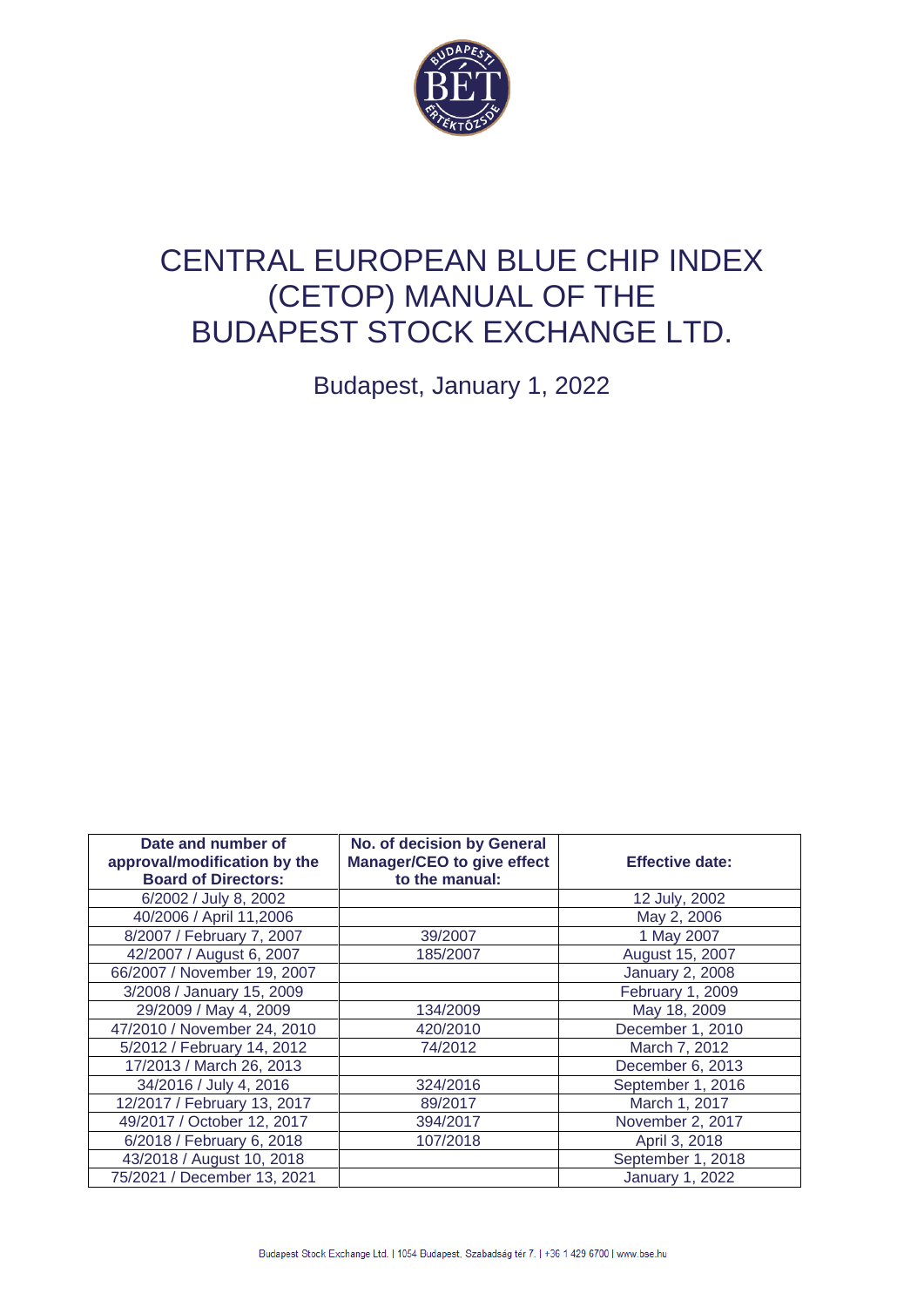# **Table of Contents**

| $\mathbf 1$     |                                                                               |
|-----------------|-------------------------------------------------------------------------------|
| 1.1             |                                                                               |
| 1.2             |                                                                               |
| 1.3             |                                                                               |
| $\overline{2}$  |                                                                               |
| 2.1             |                                                                               |
| 2.2             |                                                                               |
| 2.3             |                                                                               |
| 2.4             |                                                                               |
| 2.5             |                                                                               |
| 2.6             |                                                                               |
| 2.7             |                                                                               |
| 2.8             |                                                                               |
| $3\overline{3}$ |                                                                               |
| 3.1             |                                                                               |
| 3.2             |                                                                               |
| 3.3             | Determining the indicators for equity series to be included in the evaluation |
| 3.4             |                                                                               |
| 3.5             |                                                                               |
| 3.6             |                                                                               |
| 3.7             |                                                                               |
| 3.8             |                                                                               |
| 3.9             |                                                                               |
| 4               |                                                                               |
| 4.1             |                                                                               |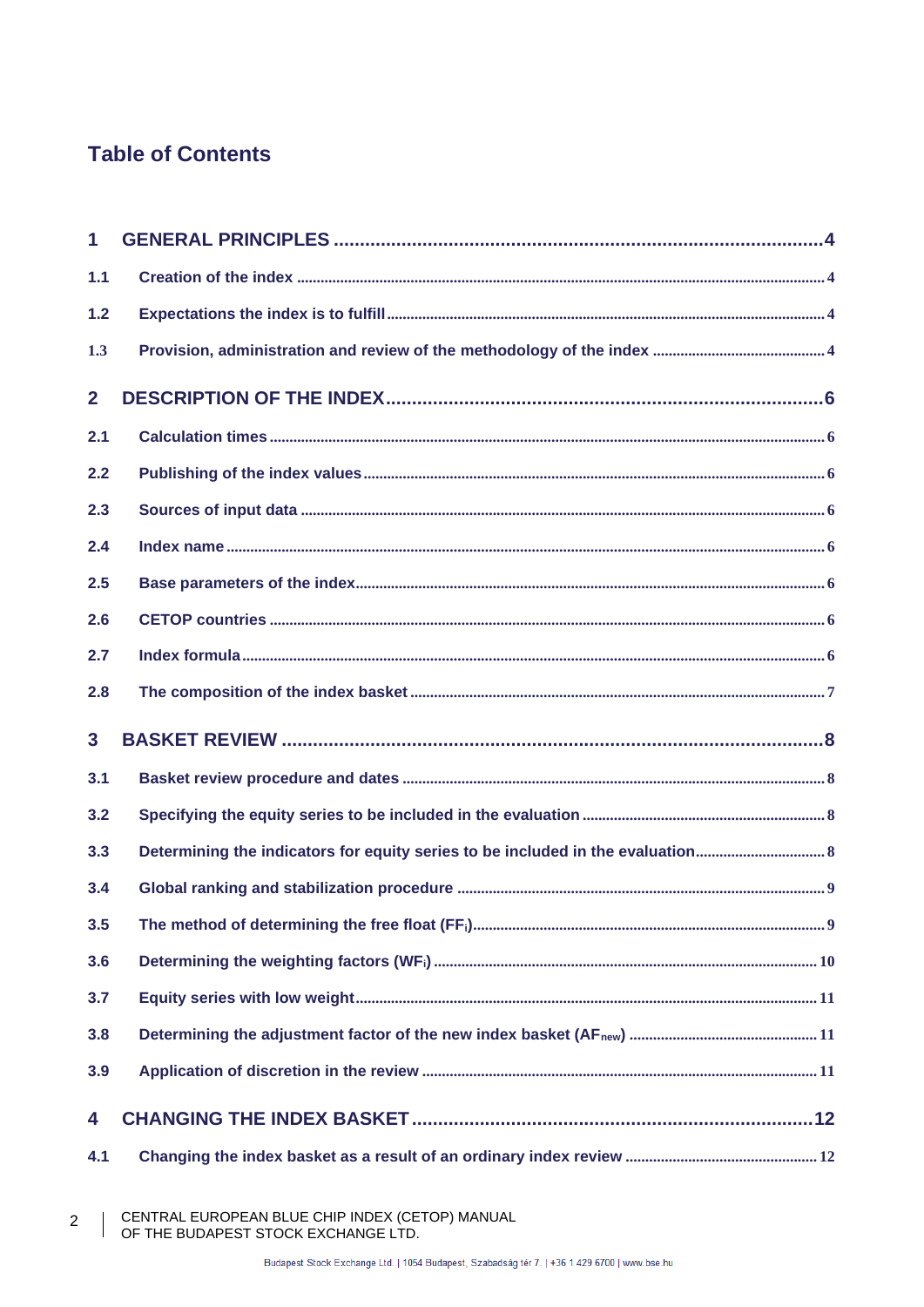| 5            |                                                                 |  |
|--------------|-----------------------------------------------------------------|--|
| 5.1          |                                                                 |  |
| 5.2          |                                                                 |  |
| 5.3          |                                                                 |  |
| 6            | <b>OVERSIGHT FUNCTION REGARDING THE PROVISION OF INDICES 19</b> |  |
| 6.1          |                                                                 |  |
| 6.2          |                                                                 |  |
| $\mathbf{7}$ |                                                                 |  |
| 7.1          |                                                                 |  |
| 7.2          |                                                                 |  |
| 7.3          |                                                                 |  |
| 7.4          |                                                                 |  |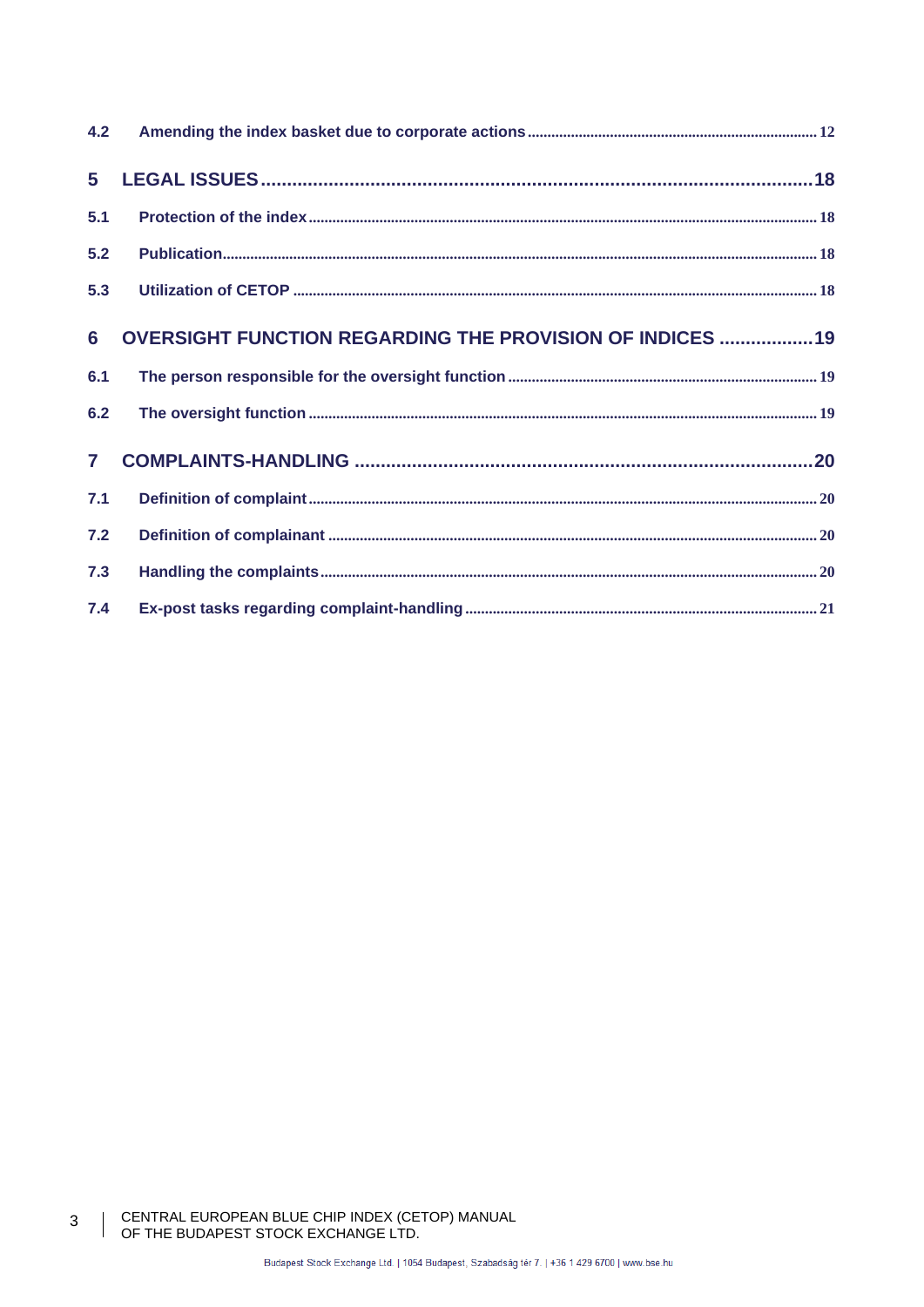# **1 General principles**

# **1.1 Creation of the index**

The Council of the Budapest Stock Exchange passed resolution No 127/2001 to approve of the calculation and publication of CETOP20 starting January 1, 2002. As of September 1, 2016 the official short name of the index: CETOP. CETOP index was created by changing the name of CETOP20 index.

The Budapest Stock Exchange has established the Index Committee consisting of external experts for the development and maintenance of the indices of the Budapest Stock Exchange in stock exchange council resolution no. 41/1991. The members of the Index Committee are appointed by the Board of Directors by ensuring that both the traders and the issuers and also the investors are represented therein.

## **1.2 Expectations the index is to fulfill**

CETOP index reflects the performance of the equities introduced to the regulated markets of Central-Europe region, thus reflects the performance of the entire Central-European equity market. The main function is to serve as a benchmark for investors and, on the other hand, to provide the basis for structured and derivative products. The CETOP index basket represents the price movement of the shares with the biggest capitalization and turnover (blue chip) of the region.

CETOP is a free float weighted share price index. Dividend payment is not taken into account, therefore, the index does not reflect the actual yield as compared to base date.

# **1.3 Provision, administration and review of the methodology of the index, back-testing**

CETOP index is a regulated-data benchmark regarding the provisions of the regulation (EU) 2016/1011 of the European Parliament and of the Council. The methodology of the calculation of the index is defined in this Manual.

The indices of BSE are provided and maintained according to a multilevel control system. The main documents are the manuals, and each participant's activity is governed by separate procedural or operational rules. The structure of the regulation ensures the built-in management of conflict of interest.

Any change in the Manual is considered to be a material change.

The Index Committee shall, at any time but at least on the dates set out in Section [3.1,](#page-7-0) examine the need to amend the Manual and, if appropriate, make a proposal to the CEO. Any change to the Manual may be initiated at any time by the CEO, to which the CEO shall always seek the Index Committee's opinion. The amendment to the Manual is approved by the Board of Directors of BSE on the basis of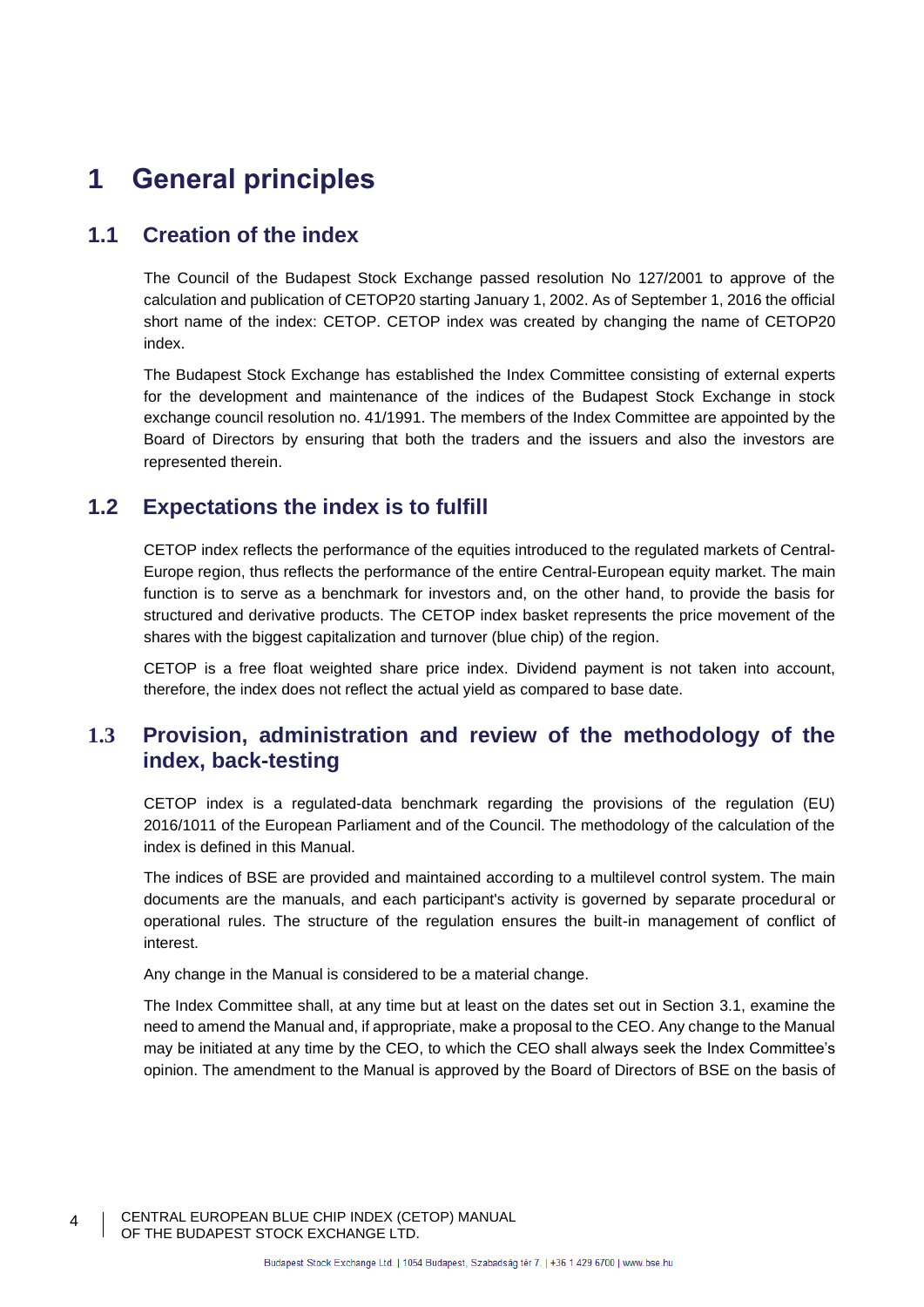the proposal of the CEO. Changes to the Manual are published by the BSE on its website at least 10 calendar days before its entry into force.

BSE performs a back-testing after each review of the methodology and assesses the back-testing results including processes to ensure that systemic anomalies highlighted by back-testing are identified and properly addressed.

All decisions concerning the provision of indices that do not affect the Manual may be made by the CEO, by taking into account the preliminary opinion of the Index Committee.

The oversight function over all elements of the provision of indices (oversight function) is performed by the internal auditor of the BSE according to the relevant legislation.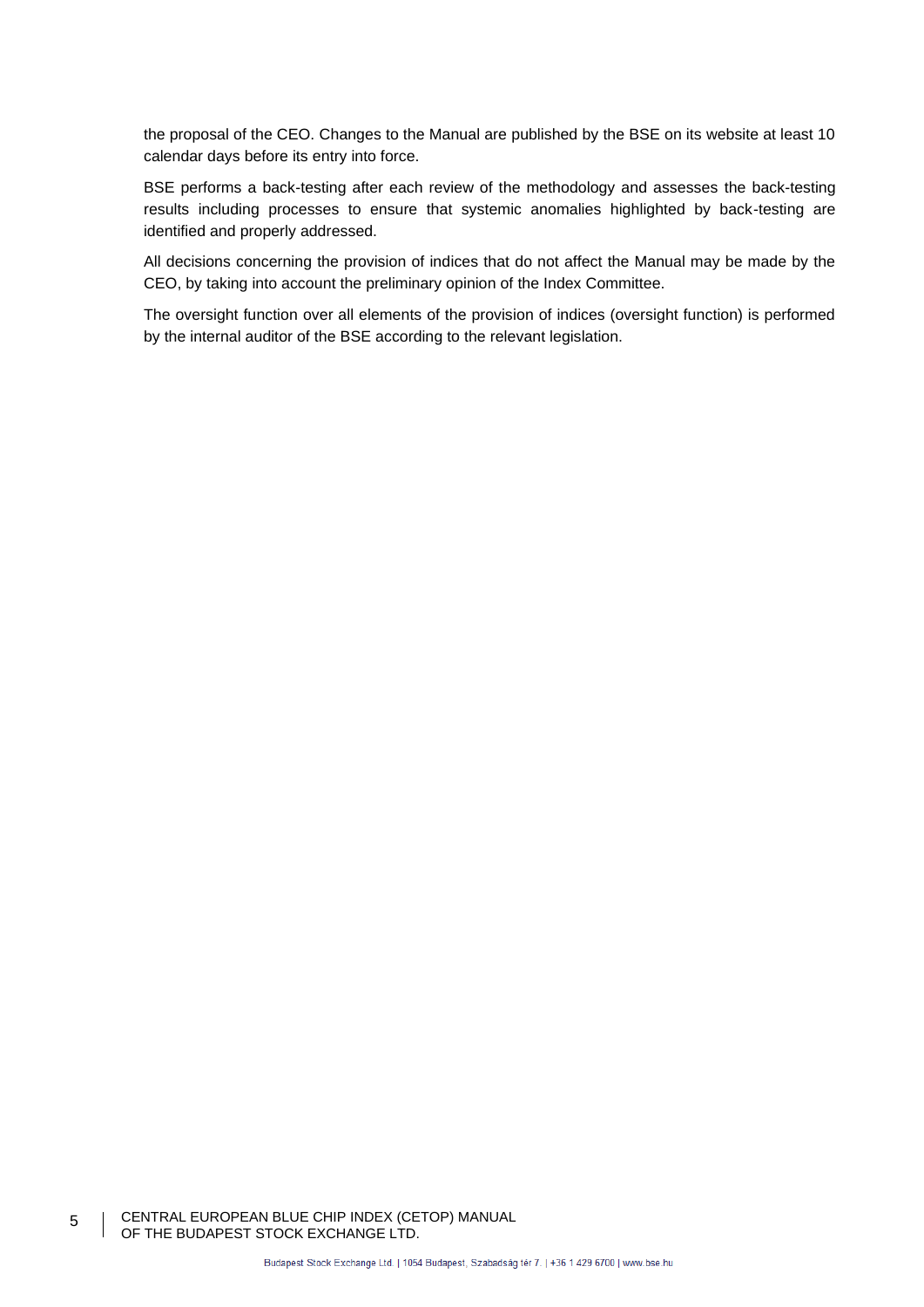# **2 Description of the index**

# **2.1 Calculation times**

The CETOP index is calculated once a day on each trading day of BSE at the time specified in Section [2.5.1.](#page-6-0) by using the transaction prices of the index basket equity series.

If there is no stock market transaction price available for the equity series forming the index on a particular trading day, the index value and basket composition will not be determined on that day.

The calculation of the index may be suspended by the CEO, subject to the opinion of the Index Committee, by the publication of the resolution concerned as soon as possible, provided that there is no transaction concluded for the equity series embody at least 75% of the index basket weight within 10 trading days on the trading venues of the CETOP countries listed in Section [2.6.](#page-5-0)

# **2.2 Publication of the index values**

The index values are published on the website of BSE according to the provisions of the Book 6 of the General Terms of Service of BSE (Regulations on Official Publications).

# **2.3 Sources of input data**

The index values are determined on the basis of the transaction data of the equity series traded on the regulated markets of the CETOP countries listed in Section 2.6, which are originated in the trading system of the regulated markets and where the transactions concerned concluded according to the rules of the trading venue. The quality, surveillance and traceability of the input data is ensured by the regulated market trading and the regulatory system.

## **2.4 Index name**

Official Hungarian name: Közép-európai Blue Chip Index Official English name: Central European Blue Chip Index<br>
CETOP<br>
CETOP Official short name:

### **2.5 Base parameters of the index**

| Base Value of CETOP index:          | 1,000 points on January 1, 2001          |
|-------------------------------------|------------------------------------------|
| Base Capitalization of CETOP index: | HUF 32,353,535,826.01 on January 1, 2001 |

## <span id="page-5-0"></span>**2.6 CETOP countries**

Equity series listed on at least one of the following countries' exchange can be members of the CETOP index: Hungary, Czech Republic, Poland, Slovakia, Slovenia, Croatia, Romania.

## **2.7 Index formula**

$$
\text{CETOP}_{\text{t}} = \text{Base Value} * \left[\frac{\sum_{i=1}^{N} (P_{i,\text{t}} * Q_i * FF_i * WF_{i,\text{t}})}{\text{Base Capitalization}}\right] * AF_{\text{t}}
$$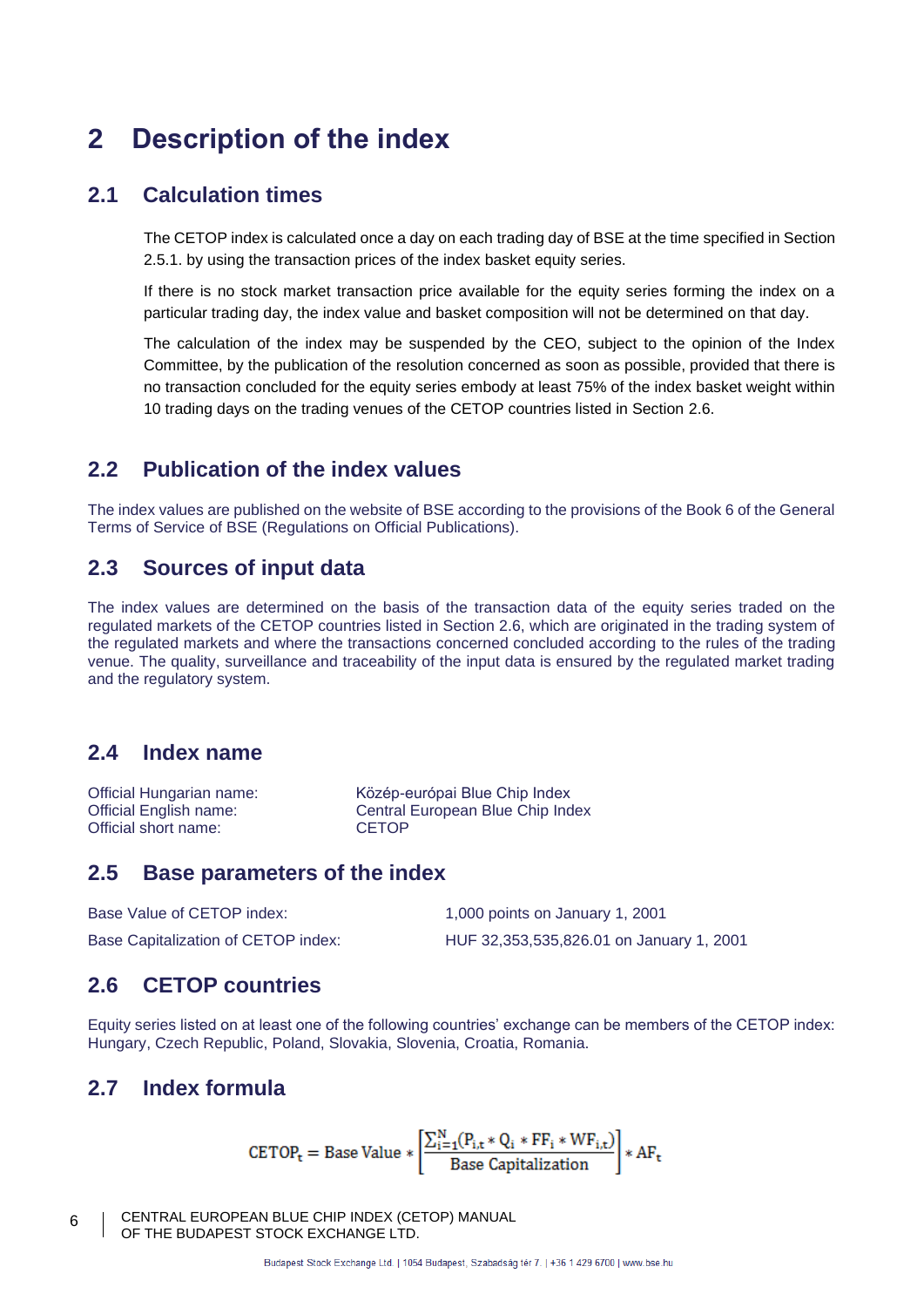#### Index variables

<span id="page-6-0"></span>

| <b>CETOP</b> <sub>t</sub> | the value of CETOP calculated once a day at time "t", rounded to 2 decimals                                                                                                                                                                               |
|---------------------------|-----------------------------------------------------------------------------------------------------------------------------------------------------------------------------------------------------------------------------------------------------------|
| Î.                        | equity series included in the index                                                                                                                                                                                                                       |
| N                         | the number of equity series included in the index                                                                                                                                                                                                         |
| t                         | time of index calculation (on Exchange days, 10 minutes after the time when close prices are<br>available on all CETOP markets)                                                                                                                           |
| $P_{i,t}$                 | last trade price of a certain equity series at time "t", expressed in euro (conversion from local<br>currency to euro is carried out by using the mathematical average of the spot local FX/EURO<br>bid and offer rates published by REUTERS at time "t") |
| $Q_i$                     | number of equities included in the index basket from a particular equity series                                                                                                                                                                           |
| FF <sub>i</sub>           | free float factor of the particular equity series, rounded to 4 decimals                                                                                                                                                                                  |
| $WF_{i.t}$                | weighting factor ensuring that the weight of the particular equity series is calculated based on<br>the amount of shares to be included in the index basket (Section 3.6), rounded to 6 decimals                                                          |
| $AF_t$                    | adjustment factor to ensure the continuity of the index, rounded to 10 decimals                                                                                                                                                                           |

The above parameters may be amended due to certain corporate events as described in Section [4.2.](#page-17-0)

# **2.8 The composition of the index basket**

At the time of defining the new composition of the CETOP index, the index basket contains not more than 25 equity series. The CEO has the power to decide on the inclusion in or the removal from the basket of a particular series, by taking into account the proposal of the Index Committee.

The basket of the CETOP index may only include ordinary equity series of joint stock companies listed on a stock exchange that meet the following requirements:

- a) The equity series is listed on at least one of the CETOP member countries' stock exchange (Hungary, Czech Republic, Poland, Slovakia, Slovenia, Croatia, Romania).
- b) The instrument is available for foreign investors and there are no restrictions related to the settlement and custody services for the instrument.
- c) Neither preference equity series nor equity series grant other extra right may be included in the basket.

Different equity series or equity series granting dividends for a fraction of a year of a joint stock company may be admitted to the index as separate equity series.

At least 15 trading days from the first trading day on the particular trading venue shall be elapsed before the admission of the newly listed equity series to the basket.

The CEO may decide on the removal of an equity series from the index, if that cannot be traded without interruption for 10 trading days (due to trading suspension or halt), in accordance with Section [4.2.3.4](#page-13-0) and by taking into account the proposal of the Index Committee.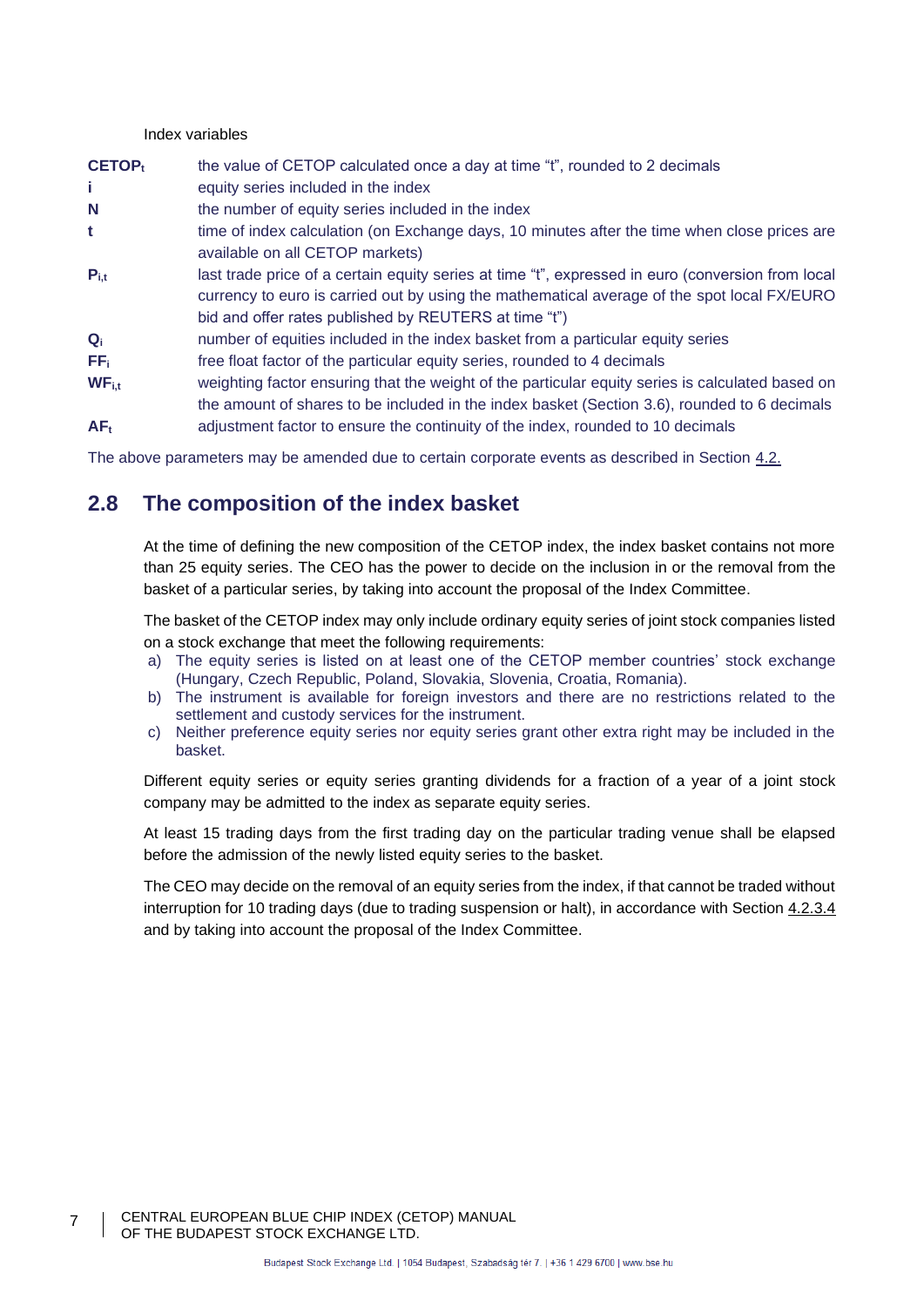# **3 Basket review**

# <span id="page-7-0"></span>**3.1 Basket review procedure and dates**

The index is reviewed at predetermined dates twice a year. The steps associated with the review are taken at the following dates:

- a) Equity series to be included in the evaluation are specified and conformity with the indicators is checked twice a year, on March 1 and September 1. The examination of the eligibility of a equity series will always cover the preceding six months, i.e. the period from March 1 to August 31 or September 1 to February 28 (29), as applicable. The list of equity series to be included in the indices, as well as the number of listed equities  $(Q_i)$ , free float (FF;) and weighting factor (WF;) values pertaining to these equity series, are also determined in this beforementioned period..
- b) The new AF factor is determined after trading closes on the last trading day before the basket with the new composition takes effect.
- c) The effective date of the index basket with the new composition, i.e. the day when the index is first calculated with values corresponding to the new index basket composition, is the first trading day after the third Friday of March and September, respectively.

# **3.2 Specifying the equity series to be included in the evaluation**

<span id="page-7-1"></span>Equity series of new countries from Central Europe may only be included in the index basket only after the amendment of the Index Manual and by the resolution of the CEO, at basket revision dates.

The evaluation shall be performed for all equity series listed on the exchanges; however, no evaluation is carried out with respect to:

- a) series of non-ordinary shares;
- <span id="page-7-4"></span>b) equity series that are not available for foreign investors or there are any restrictions related to their settlement and custody services;
- c) non-index member series, the shares of which (due to trading halt or suspension) were not tradable at the time of the review and in any of the 10 trading days prior thereto
- d) equity series that became listed on the exchanges within a period of 3 weeks prior to the review (the period shall be calculated from the first trading day);
- e) equity series of a joint stock company whose bankruptcy or liquidation procedures have been disclosed to the public;
- <span id="page-7-3"></span>f) equity series that are not members of any CETOP country's main index.

When determining the basket composition, the number of equity series to be included in the basket from a single country shall be no more than 7.

# <span id="page-7-2"></span>**3.3 Determining the indicators for equity series to be included in the evaluation**

<span id="page-7-5"></span>When introducing a new equity series in or removing one from the index basket, for each share selected in accordance with Section [0,](#page-7-1) the ratio the equity series represents within total market turnover in the past six months (turnover ratio) as well as the percentage ratio of each equity series to full market capitalization must be calculated, where the total market is to be understood as the common (total) market for selected equity series.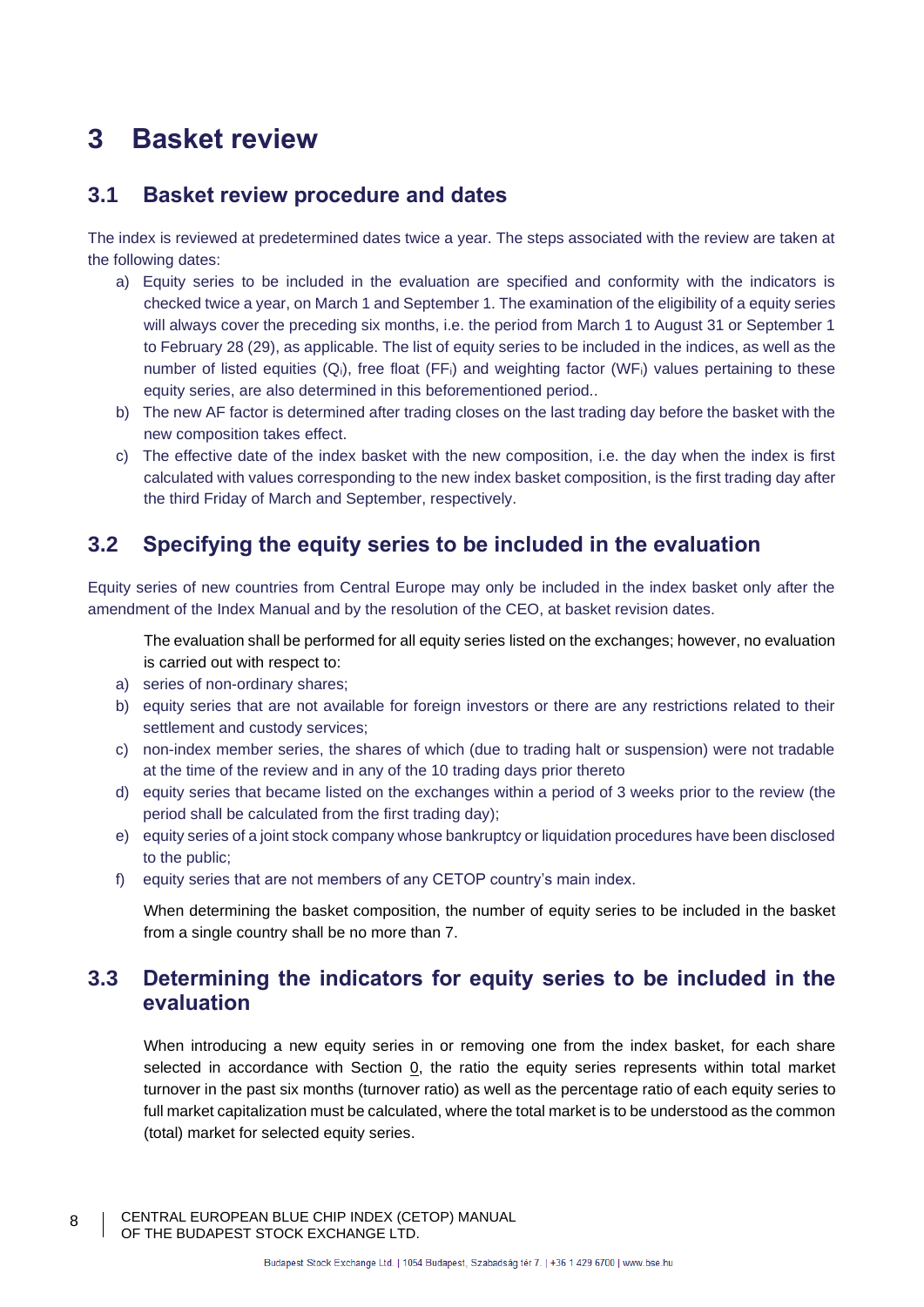Equity series ranked into descending order on the basis of the weighted average of the two percentage ratios, where the weight of the ratio to total turnover is 60%, while that of the ratio to capitalization is 40% will be the basis of the global ranking.

#### $W_i = 0.6$  \* wforg<sub>i</sub> + 0.4 \* wkap<sub>i</sub>, where

wforg<sub>i</sub> – the ratio of turnover in the particular equity series to total market turnover in the past six months wkap<sub>i</sub> – the market capitalization of the equity series in proportion to total market capitalization  $W_i$  – the basis of ranking the whole CETOP market (hereinafter: global ranking)

### **3.4 Global ranking and stabilization procedure**

The global ranking set in line with Section [3.3](#page-7-2) and the stabilization procedure detailed in Sections [3.4.2](#page-8-0) and [3.4.3](#page-8-1) forms the basis to the further steps of selecting 25 equity series. If the number of equity series in a particular country reaches the country limit set out in Section [0,](#page-7-3) then the additional equity series of that country may be not to be taken into account in the global ranking (adjusted global rankings).

The first 20 equity series may be selected by progressing the global ranking set by the Wi in descending (adjusted) order.

<span id="page-8-0"></span>The relative order of the 10 equity series following the last (20th) equity series selected in accordance with the above procedure forms the stabilization zone. In the stabilization zone the ranking of the equity series are the following:

- a) Equity series included in the current basket are moved to the top of the ranking.
- b) If several equity series are included in the current index basket, their order will be determined by their original position in the (adjusted) global ranking.
- c) The order of equity series that are not included in the current index basket will also be determined by their original position in the (adjusted) global ranking.

<span id="page-8-1"></span>The first 5 equity series of the stabilization zone will then also be selected among the 25 equity series.

<span id="page-8-3"></span>For the selection of the 25 equity series regarding the equity series concerned with the country limit set in Section [0,](#page-7-3) equity series placed 8-10. in the country's original (unadjusted) global ranking may be also taken into account and where justified, swaps (between equity series within a given country) may be effected, by taking into account the index stability factors.

Further steps set out in Sections [3.5,](#page-8-2) [3.6](#page-9-0) and [3.7](#page-10-0) shall be carried out in respect of the selected 25 equity series.

# <span id="page-8-2"></span>**3.5 The method of determining the free float used in the index (FFi)**

Free float figure for a particular equity series shows the proportion of the equity series that are readily available for trading on the relevant CETOP country's exchange.

Determining the free float for a particular equity series listed on BSE shall be based on the latest information available to BSE, that means the latest shareholder verification before the particular review day (September 1 and March 1), and any interim announcement of changes in ownership structure. In case of the other equity series (not listed on BSE), the free float may be determined based on the information published on the website of the issuer and the stock exchange concerned, furthermore on the data available from Bloomberg and Reuters data providers.

When determining the free float for a particular equity series (FFi), all the equities making up the company stock shall qualify as being publicly held except for the following:

- a) any shareholder holding more than 5% of all the equities;
- CENTRAL EUROPEAN BLUE CHIP INDEX (CETOP) MANUAL OF THE BUDAPEST STOCK EXCHANGE LTD.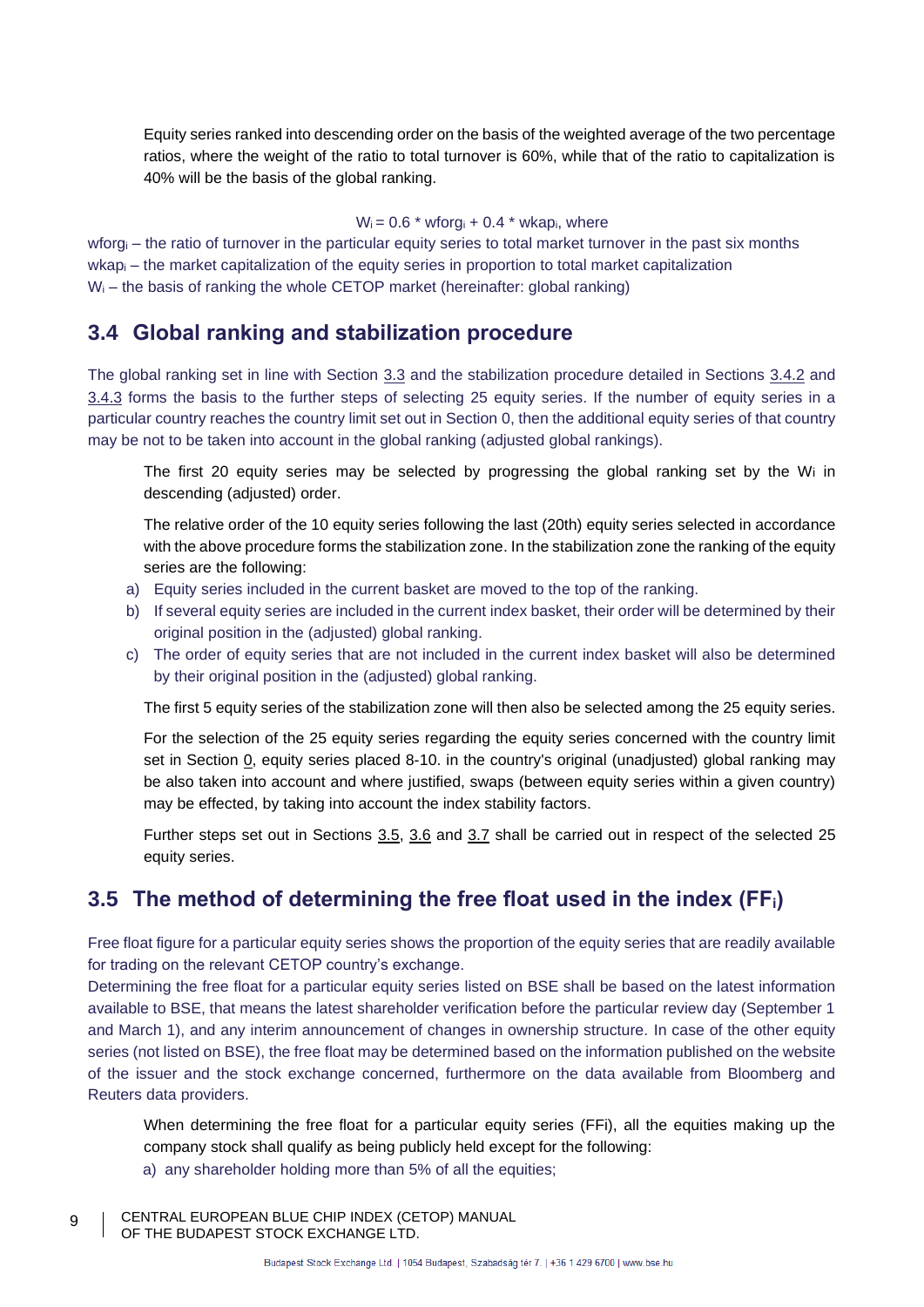b) the portion of equities held by custodians for which the certificate issued asserts that a particular natural or legal person or a business without corporate entity holds more than 5% of all the equities listed on the relevant CETOP country's exchange.

In respect of the above, shareholders treated as forming a single group of owners by Act CCXXXVII of 2013 on Credit Institutions and Financial Enterprises shall be considered as a single shareholder.

Portions of equities held by fund managers and equities subject to restriction on transfer – if there is sufficient information available for the Exchange – shall be taken into account by each fund separately.

Free float shall be calculated to 4 decimal points. (Rounding shall be carried out after totaling the non free float items.)

# <span id="page-9-0"></span>**3.6 Determining the weighting factors (WFi)**

The basis for determining the WFi of each equity series shall be the capitalization of the particular shares calculated for the days set out in Section [3.1](#page-7-0) during the review process (listed quantity of the equity series on the review day  $(Q_i)$  \* close price on that day in euro  $(P_i)$ , hereinafter Cap<sub>i</sub>) and the free float (FF<sub>i</sub>) set out in Section [3.5](#page-8-2) Based on this and by applying degression (Section [3.6.3\)](#page-9-1) as well as the 40% country limit rule (Section [0](#page-9-2)) the weighting factors (WFi) of each equity series shall be determined.

Using the capitalization figures of all the equity series included in the index basket (Capi) and their free float rates (FFi), the free float adjusted capitalization (CapiFF) shall be determined for each equity series.

CapiFF = Capi \* FFi

Using the free float adjusted capitalisation figures of each equity series included in the index basket, the ratio of each equity series (riFF) shall be calculated:

$$
\mathbf{r}_{iFF} = \frac{\text{Cap}_{iFF}}{\sum \text{Cap}_{iFF}}
$$

<span id="page-9-1"></span>Using this calculated ratio, the following method shall be used to calculate adjusted capitalisation (DegrKapi) for each equity series included in the index basket as follows:

| a) If $r_{\text{IFF}} < 5\%$ , then          | $DegrCap_i = Cap_{iFF}$                                                                              |
|----------------------------------------------|------------------------------------------------------------------------------------------------------|
| b) If $5\% == r_{\text{IFF}} == 10\%$ , then | DegrCap <sub>i</sub> = Cap <sub>iFF</sub> * (5% + ( $r_{\text{IFF}}$ - 5%) * 50%) / $r_{\text{IFF}}$ |
| c) If $10\%$ < riff, then                    | DegrCapi = Capiff * $(7,5% + (r_{\text{iff}} - 10%)$ * 10%) / riff                                   |

<span id="page-9-2"></span>If the total weight of the equity series of a CETOP country compared to the total basket capitalization exceeds 40% after the degression, then all DegrKapi values of the equity series of the given country are decreased (proportionally) until the total weight of the equity series of the given country reaches 40%. If this action entails that the total weight of the equity series of another CETOP countries exceeds 40%, then the weight limitation shall be carried out also for this country simultaneously with the weight limitation of the previous country. This process shall be continued until the total weight of the equity series of each affected CETOP country reaches 40%.

 $DegrCap_i \rightarrow LimitCap_i$ , where  $Sum_{country}(LimitCap_i) \leq 0.4*Sum(LimitCap_i)$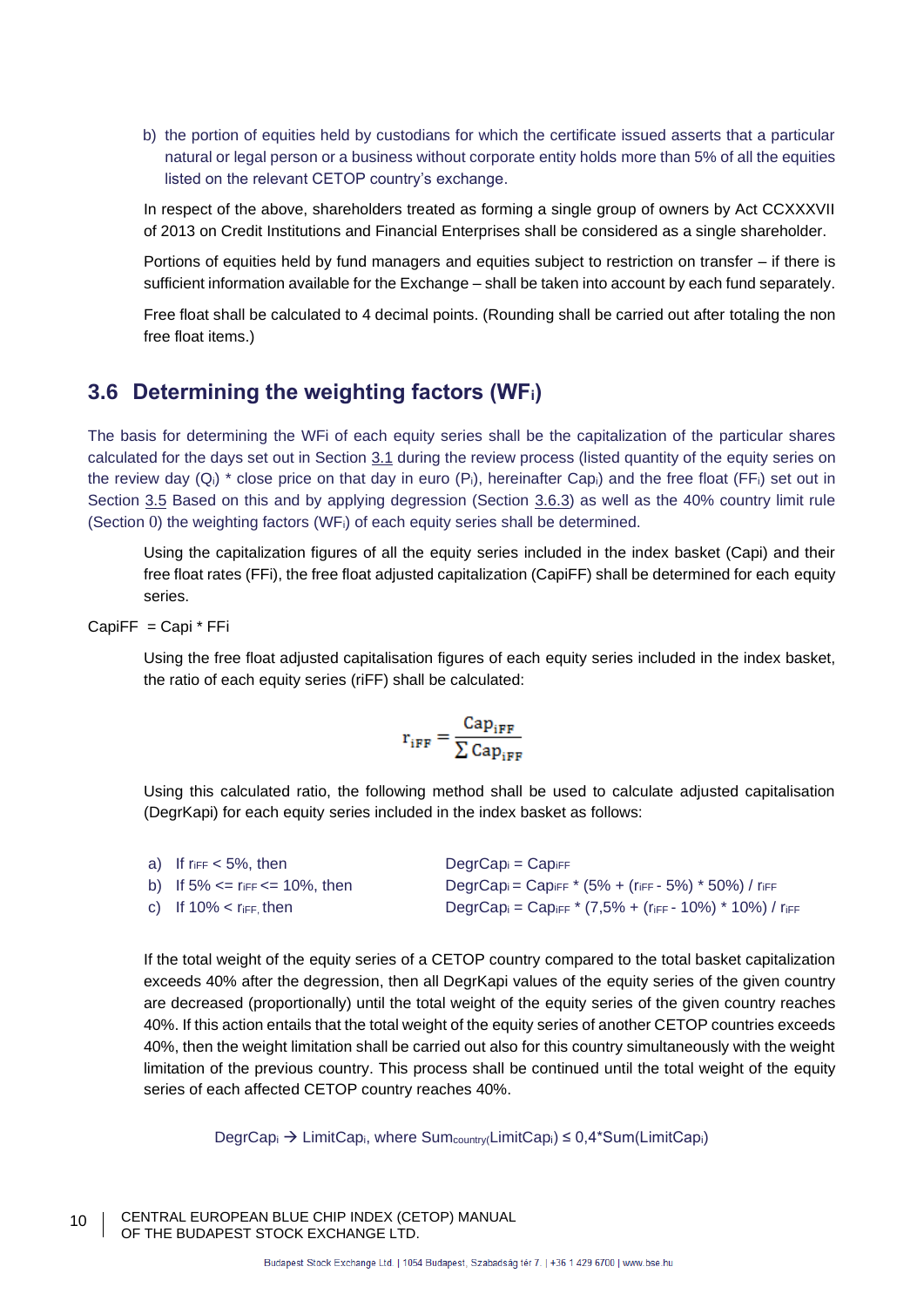The number of equities series included in the basket per equity series (qi) calculated as follows:

$$
q_i = \frac{\text{LimitCap}_i}{\text{close price}} \qquad \qquad \text{, rounded to 0 decimals.}
$$

The weighting factor for each equity series (WFi) is determined as follows:

$$
WF_i = \frac{q_i}{FF_i * Q_i}
$$

### <span id="page-10-0"></span>**3.7 Equity series with low weight**

Equity series with less than 0.5% weight ((LimitCap<sup>i</sup> / Sum(LimitCapi)) after the calculation set out in Section [3.6](#page-9-0) will not be included in the CETOP index. (In this case the number of the equity series in the index basket falls below 25, and the weights of the equity series included in the CETOP index will increase slightly.)

### <span id="page-10-2"></span>**3.8 Determining the adjustment factor of the new index basket (AFnew)**

The new CETOP basket is introduced on the first trading day after the third Friday of March and September, as applicable. After determining the adjustment factor of the new index basket (AF<sub>new</sub>), the appropriate modifications to the composition of the index basket shall be made on the exchange day before the new index basket becomes effective.

The method of calculating AFnew

$$
AF_{\text{new}} = \frac{\sum_{i=1}^{N} (P_{i,t} * Q_{i,t} * FF_{i,t} * WF_{i,t})_{old}}{\sum_{i=1}^{N} (P_{i,t} * Q_{i,t} * FF_{i,t} * WF_{i,t})_{new}} * AF_{old} \qquad \text{, where}
$$

| $\sum_{i=1}^{N} (P_{i,t} * Q_i * FF_i * WF_{i,t})_{new}$ | the numerator of the index calculated with the new index basket         |  |
|----------------------------------------------------------|-------------------------------------------------------------------------|--|
|                                                          | composition developed during the review                                 |  |
| $\sum_{i=1}^{N} (P_{i,t} * Q_i * FF_i * WF_{i,t})_{old}$ | the numerator of the index calculated with the index basket             |  |
|                                                          | composition valid on the day the AF factor is calculated, after closing |  |
| AF <sub>new</sub>                                        | AF factor of the new index basket after the index basket change         |  |
| AF <sub>old</sub>                                        | AF factor of the old index basket prior to the index basket change      |  |

### <span id="page-10-1"></span>**3.9 Application of discretion in the review**

In course of the index basket review, the Index Committee may exercise discretion upon submitting a proposal to the CEO and the CEO may exercise discretion upon making his decisions as follows:

- a) inclusion of equity series referred in Section [0](#page-7-1) [b\)](#page-7-4) in the index evaluation
- b) Section  $Q On$  an exceptional and duly justified basis, turnover criteria of an equity series may be also taken into account in a time proportioned manner (extrapolated on the basis of the half-year period)
- CENTRAL EUROPEAN BLUE CHIP INDEX (CETOP) MANUAL OF THE BUDAPEST STOCK EXCHANGE LTD. 11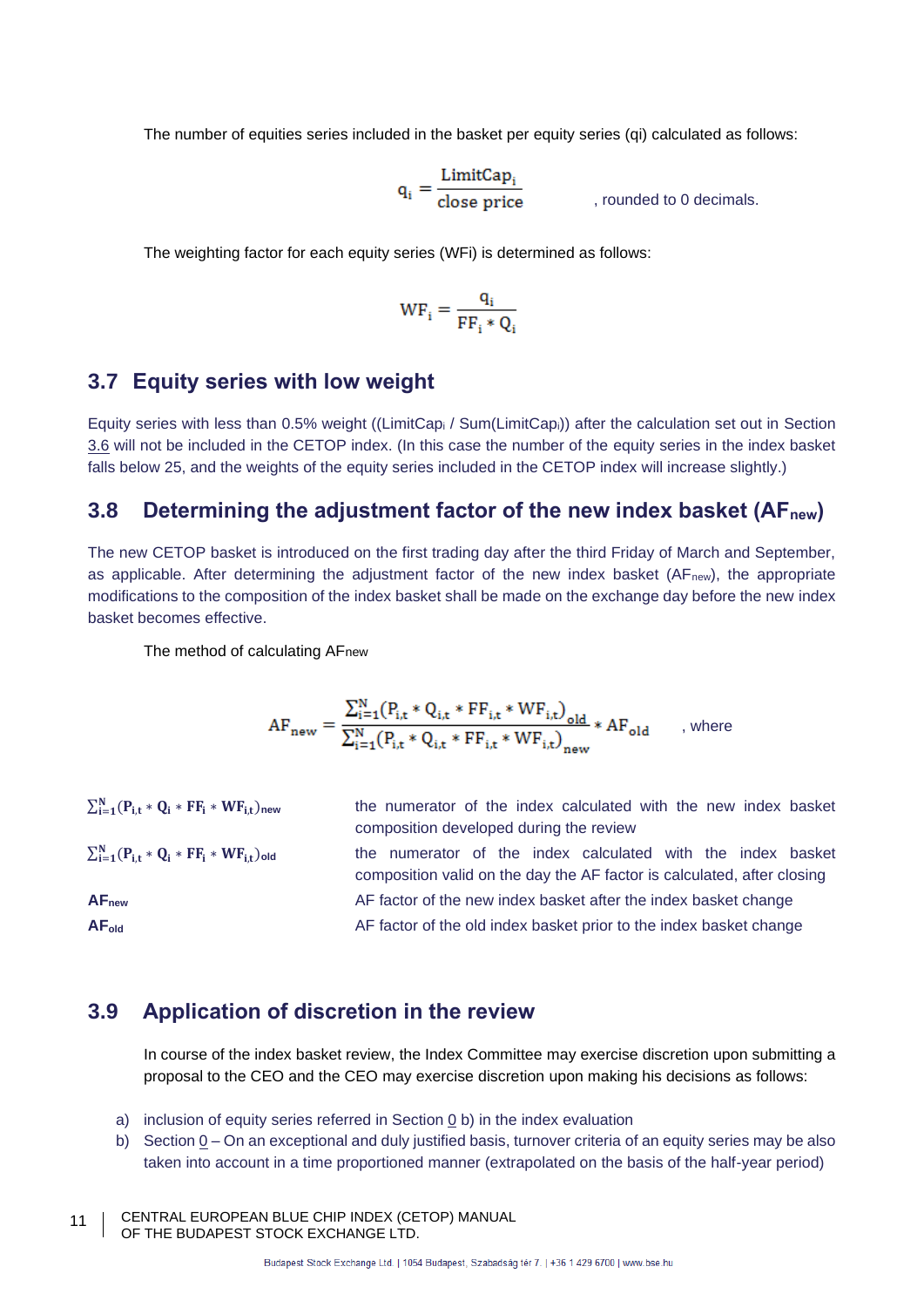c) Section  $0 -$  determining the equity series for each country in the global ranking

When applying discretion quality parameters, current and historical individual characteristics of the share in question are taken into account. For example, in the case of applying discretion in the global ranking as described in Section 3.4.4, if a particular, actually index member share series occupies the 8th place in the global ranking and the W<sup>i</sup> value in the global ranking detailed in Section 3.3 of the share series potentially replace (change) is close to it, the two share series in question will not be exchanged if this setup for the two share series was not regular based on previous reviews.

# **4 Changing the index basket**

# **4.1 Changing the index basket as a result of an ordinary index review**

Steps to be taken prior to changing the index basket

- **4.1.1.1** The Index Committee may discuss the options for changing the baskets of the indices (equity series to be admitted into the indices) by taking into account the results of calculations set forth in Sections [3.3](#page-7-2) - [3.7,](#page-10-0) make a proposal to CEO thereof, as well as indicate, if there is more recent information available compared to those set out in the proposal of the Stock Exchange by the time of the definition of free float figures (FFi).
- **4.1.1.2** Taking into account the proposal of the Index Committee, the CEO decides on the modification of the index basket at least a week prior to the day of the index basket change. In the event of exercising discretion on the basis of the authorisation set in Section [3.9](#page-10-1) a justification must be included in the CEO decision. On the day of the decision, the CEO also informs on changes to the index basket in a release, listing the group of equity series to be included in and removed from the index basket. The release also contains the free float figures (FFi), the amounts of shares listed on the relevant exchange (Qi) and the weighting factors (WFi) of the equity series included in the new index basket.
- **4.1.1.3** The new AF factors may be determined as set forth in Section [3.8](#page-10-2) at the time specified in the decision of the CEO, which the Stock Exchange may publish on the same day.

# **4.2 Amending the index basket due to corporate actions**

- <span id="page-11-1"></span><span id="page-11-0"></span>**4.2.1** Changes in the composition of the index basket
	- a) Unpredictable corporate events:
		- i. bankruptcy or liquidation procedures
		- ii. trading halt, suspension
	- b) Previously announced corporate events:
		- i. capital reduction
		- ii. de-merger
		- iii. takeover
		- iv. merger
		- v. reverse split of different equity series of a joint stock company
		- vi. continuous conversion of various equity series of a joint stock company
		- vii. split of identical equity series of a joint stock company
- CENTRAL EUROPEAN BLUE CHIP INDEX (CETOP) MANUAL OF THE BUDAPEST STOCK EXCHANGE LTD. 12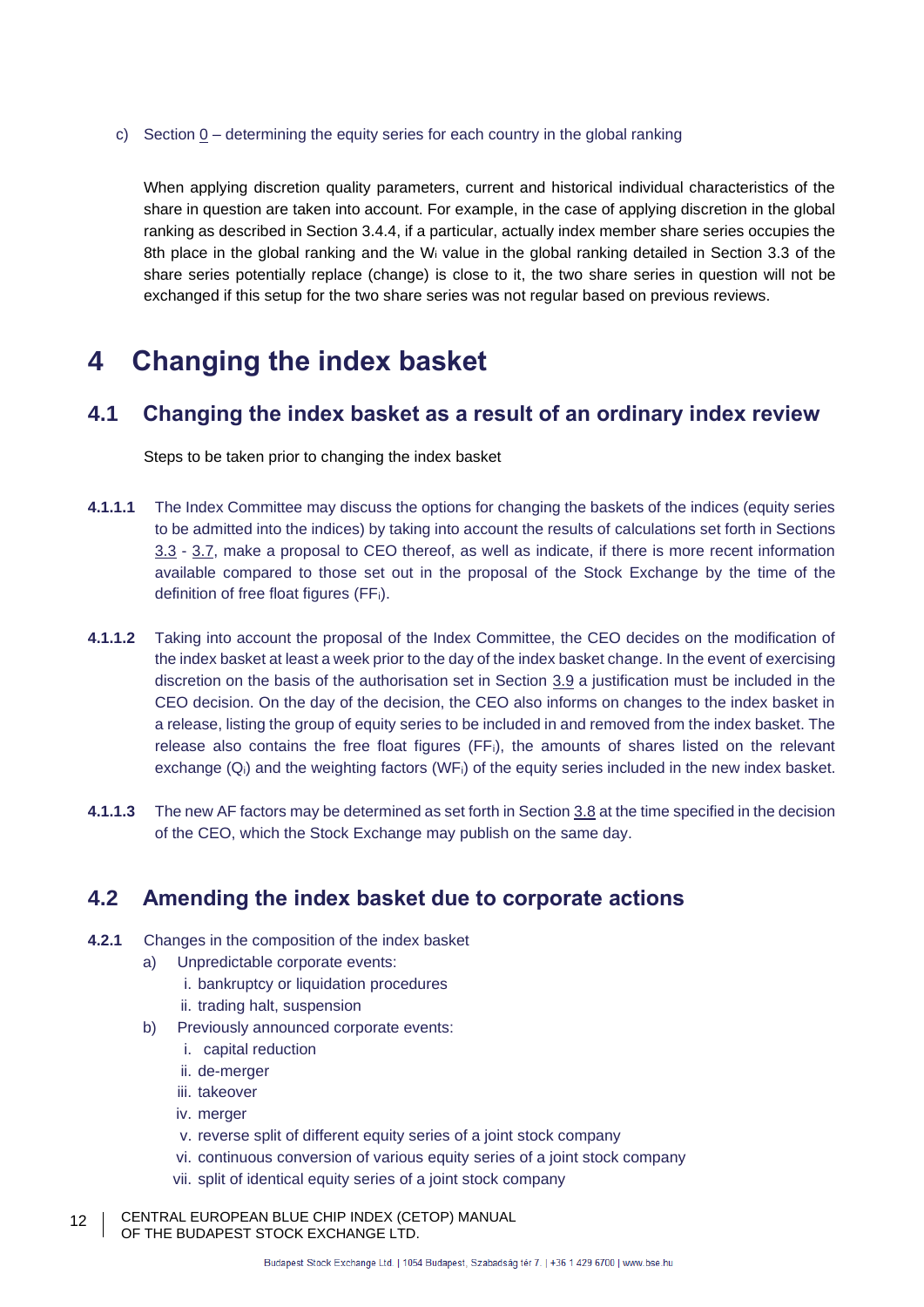- viii. delisting of a joint stock company's equity series from the CETOP member country's stock exchange, translisting
- ix. squeeze-out procedure
- **4.2.2** Events leaving the index basket unchanged but modifying certain variables only Corporate actions:
	- i. in certain cases, the corporate actions listed under Section [4.2.1](#page-11-0) [b\),](#page-11-1) except for mergers
	- ii. in certain cases, capital increase
	- iii. share splits (altering denominations)
	- iv. changes in free float

#### **4.2.3** Corporate actions

#### **4.2.3.1** Capital increase

Subscription to new shares, transformation of net assets other than nominal capital into equity or the conversion of convertible bonds into shares to increase the equity capital of a company and the court registration thereof.

<span id="page-12-1"></span>**4.2.3.1.1** If capital increase is effected by subscription to new shares of index basket companies, the equities related to the capital increase, once listed on the Exchange, may be included in the index basket at the next basket review or simultaneously with the decision of the CEO, while Q<sub>i</sub> is increased and AF is adjusted.

(Modifications: AF, Qi)

- <span id="page-12-2"></span>**4.2.3.1.2** If capital increase is effected by converting assets over and above nominal capital into equity by issuing bonus shares, then the shares issued through the capital increase by CETOP basket companies will be included into the index on the first exchange day when the shares already traded on the exchange are first traded without entitlement. At the same time, WFi is increased. (Modifications: WFi)
- <span id="page-12-3"></span>**4.2.3.1.3** If capital increase is affected by converting convertible bonds into shares, or in case shareholders have the right of first refusal in respect of the new shares issued through the capital increase, then the CEO decides on modifying the basket and shall make its resolution public within at least two weeks.

#### **4.2.3.2** Capital reduction

A reduction of equity capital by withdrawing own shares held by a joint stock company, by swapping or stamping shares or by otherwise decreasing the number thereof through a similar procedure (share consolidation) or by withdrawing shares and refunding to shareholders payments made against shares and the court registration thereof.

- <span id="page-12-0"></span>**4.2.3.2.1** If the capital of a company having its equity series in the index basket is reduced by withdrawing own shares held by this company or by swapping shares, then – if the equity series still complies with the requirements set out in Section  $3.3$  – the reduction of nominal capital (i. e. the decrease in the number of shares) affecting CETOP basket companies will be reflected in the index basket after court registration (or possibly after the event is published), by reducing Qi along with the adjustment of AF at the next review date or simultaneously with the decision of the CEO. (Modifications: AF, Qi or AF, N and i)
- CENTRAL EUROPEAN BLUE CHIP INDEX (CETOP) MANUAL OF THE BUDAPEST STOCK EXCHANGE LTD. 13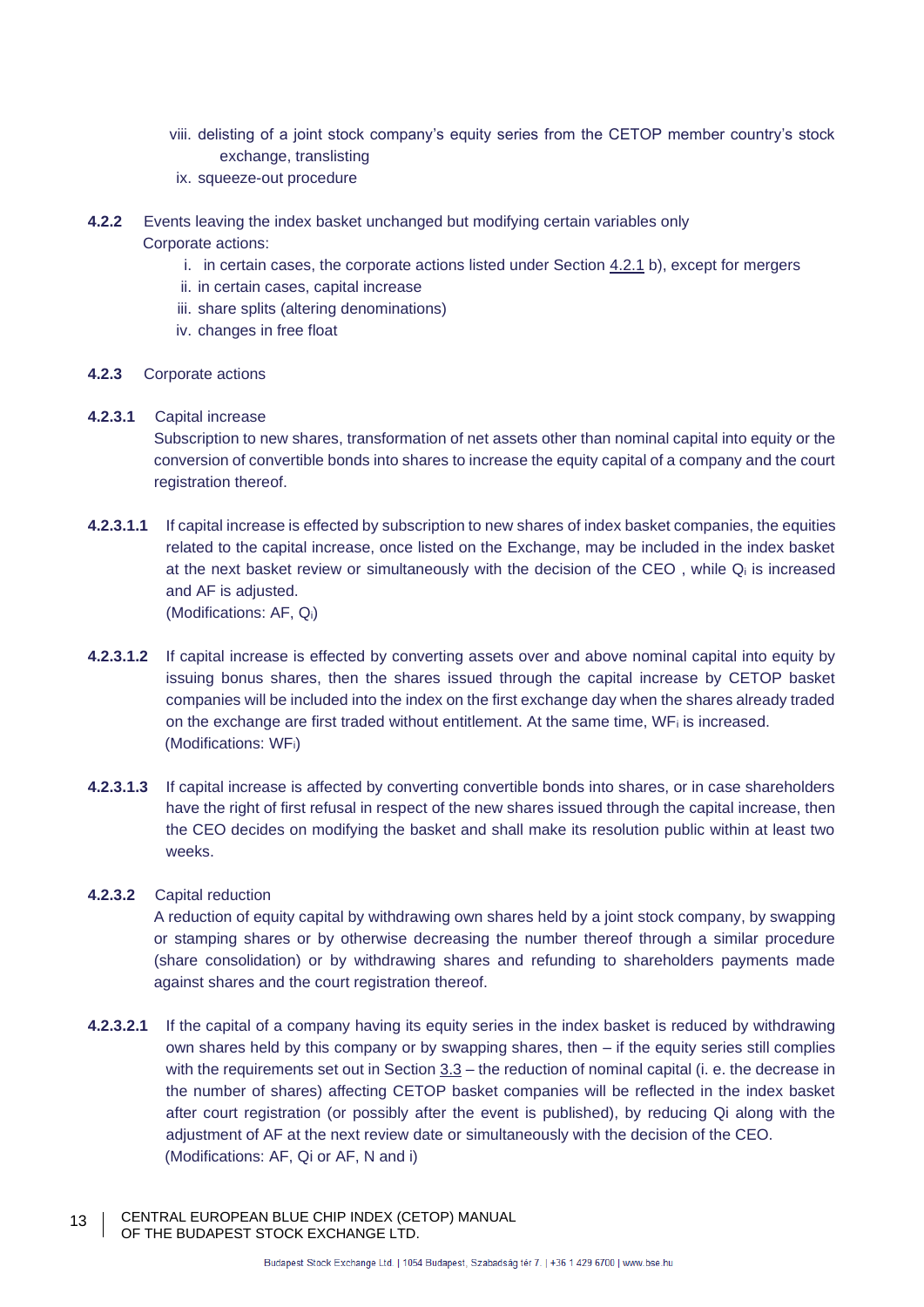- **4.2.3.2.2** If capital is reduced by share consolidation, the reduction of nominal capital (decrease in the number of shares) affecting CETOP basket companies will be reflected in the index basket immediately after court registration, by the reduction of Qi. (Modifications: Qi)
- **4.2.3.2.3** If capital is reduced by stamping own shares held by a joint stock company, the operation requires no adjustment of the index basket.

#### <span id="page-13-1"></span>**4.2.3.3** Bankruptcy or liquidation procedures

Equity series of joint stock companies under bankruptcy or liquidation shall be removed from the index. The date of removal from the basket shall be the date at which the executive of the debtor company discloses under the extraordinary reporting requirement that an application requesting that bankruptcy procedures be launched has been submitted to the court, or the date at which the Company Gazette publishes the court order to liquidate the debtor company, as applicable.

If that occurs, the share series shall be removed from the index basket with immediate effect with the due adjustment of AF.

In this case the CEO may also decide to repeat the basket weighting procedure, which will, in turn, entail the modification of the WFi of other equity series.

(Modifications: AF, N and i and, pending the decision of the Index Committee, certain WFi values also)

#### <span id="page-13-0"></span>**4.2.3.4** Delisting from the exchange of the CETOP country, translisting

When delisting or translisting a company, the equity series of the company are removed from the index basket by applying the rules specified for bankruptcy or liquidation proceedings, unless the CEO decides otherwise, on the day of the delisting or translisting.

In this case the CEO may also decide to repeat the basket weighting procedure, which will, in turn, entail the modification of the WF<sup>i</sup> of other share series.

(Modifications: AF, N and i and, pending the decision of the Index Committee, certain WF<sup>i</sup> values also)

#### <span id="page-13-2"></span>**4.2.3.5** Squeeze-out procedure

Unless the CEO decides otherwise, the particular equity series shall be removed from the index basket on the last day of the squeeze-out procedure, after closing, at the bid price of the squeezeout and with the due adjustment of the AF factor.

In this case the CEO may also decide to repeat the basket weighting procedure, which will, in turn, entail the modification of the WFi of other equity series.

(Modifications: AF, N and i and, pending the decision of the CEO, certain WFi values also)

#### <span id="page-13-3"></span>**4.2.3.6** Equity series split

Splitting an equity series of a joint stock company into two or more different equity series without changing the size of nominal capital and the court registration thereof.

- **4.2.3.6.1** If one of the equity series created by the split grants the same rights as the original equity series, the operation in respect of that series shall be treated subject to the rules of a reduction of nominal capital by share withdrawal (Section [4.2.3.2.1\)](#page-12-0).
- **4.2.3.6.2** If the split creates new equity series granting different rights than the original series, the original equity series shall be removed from the index basket by applying the rules specified for bankruptcies (Section [4.2.3.3\)](#page-13-1)
- CENTRAL EUROPEAN BLUE CHIP INDEX (CETOP) MANUAL OF THE BUDAPEST STOCK EXCHANGE LTD. 14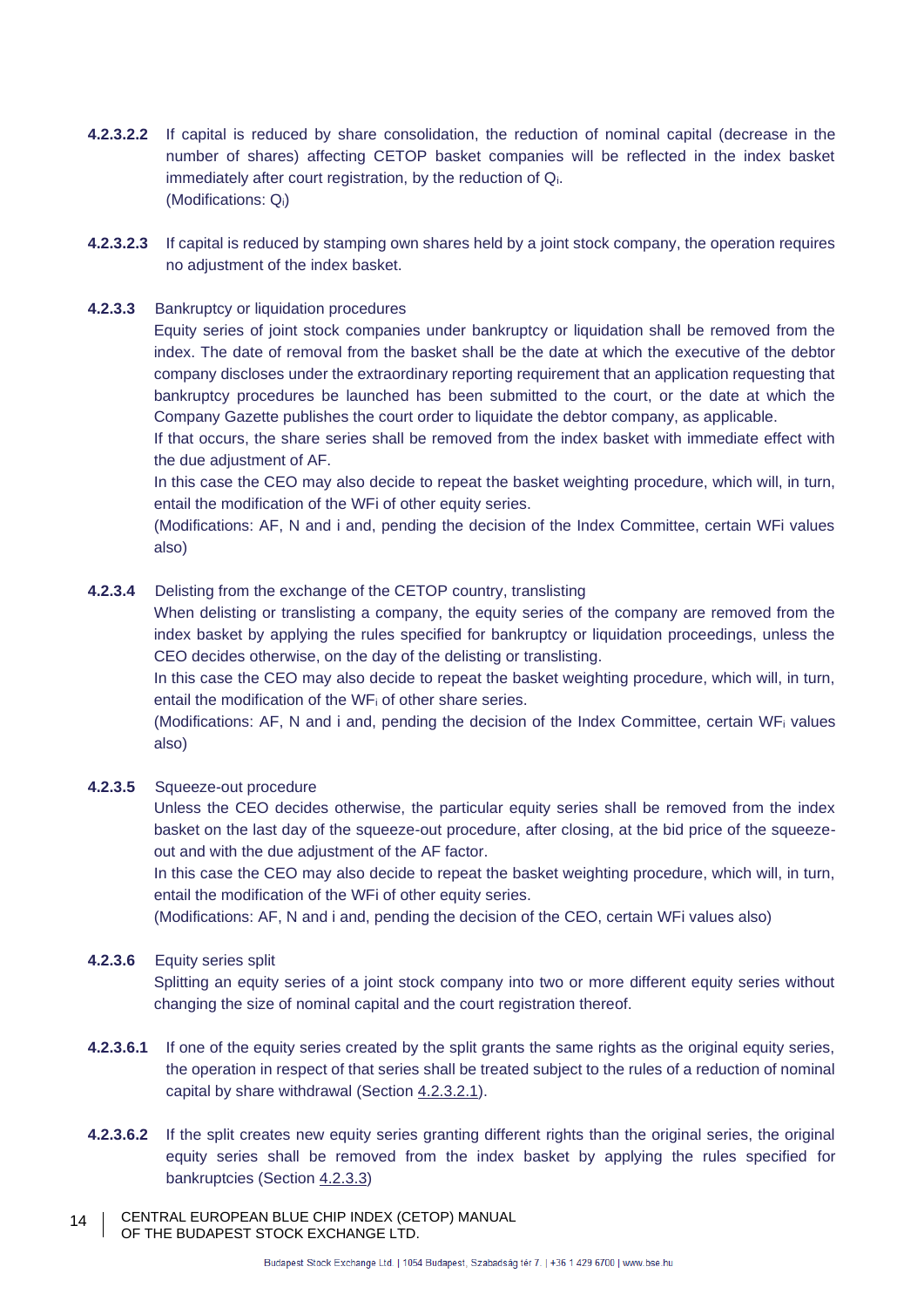#### <span id="page-14-1"></span>**4.2.3.7** De-merger

Court registration and listing on the exchange of two or more companies incorporated upon winding up and delisting a de-merged company.

- **4.2.3.7.1** If the de-merging company is wound up without legal succession, the rules specified for bankruptcies (Section [4.2.3.3\)](#page-13-1) shall be applied, with the due removal of the company from the basket, effective on the day the company is delisted.
- **4.2.3.7.2** If one of the new companies incorporated upon de-merger is the legal successor of the original company, the CEO will decide on whether or not the legal successor may remain in the index, and shall publish its decision within at least two weeks.

#### <span id="page-14-2"></span>**4.2.3.8** Takeover

Raising the equity of the company taking over, the court registration thereof and stock exchange listing of the shares arising from the equity increase upon winding up and delisting the target company.

The company taken over is removed from the index basket on the day of delisting by applying the rules specified for bankruptcies (Section [4.2.3.3\)](#page-13-1), while the other company shall be subject to the rules applied in case of capital increase by subscription to new shares (Section [4.2.3.1.1\)](#page-12-1).

#### <span id="page-14-3"></span>**4.2.3.9** Merger

Merger of two or more companies after winding-up (delisting), court registration and stock exchange listing of the new company.

The equity series of the companies are removed from the index basket by applying the rules specified for bankruptcies (Section [4.2.3.3\)](#page-13-1) on the day they are delisted.

#### <span id="page-14-0"></span>**4.2.3.10** Reverse split of different share series of a joint stock company

Combining different share series (bearer and registered, granting dividends for a full year or a fraction thereof) of a joint stock company included in the index basket by increasing the number of shares within an equity series with those in the other equity series at a given time and thereby creating shares of identical type.

- **4.2.3.10.1** The Q<sup>i</sup> value of the equity series that will incorporate reverse split equity series will be increased with the number of shares in the latter on the merger date by applying the rules specified for capital increase (Section [4.2.3.1.1\)](#page-12-1). The equity series subject to the reverse split will be removed from the basket at the same time by applying Section [4.2.3.3.](#page-13-1)
- **4.2.3.10.2** If a new equity series is created when reverse split is performed on the original equity series, such original equity series shall be removed from the index by applying the rules specified for bankruptcies as set forth in Section [4.2.3.3.](#page-13-1)
- <span id="page-14-4"></span>**4.2.3.11** Continuous conversion of various share series of a joint stock company Continuous conversion of one share series of a joint stock company included in the index basket into another (bearer into registered or vice versa) series before a specified date to create shares of identical type. As this is a case grouped under Section [4.2.3.10,](#page-14-0) the rules set forth there shall apply.
- **4.2.3.12** Share split and share reverse split
- CENTRAL EUROPEAN BLUE CHIP INDEX (CETOP) MANUAL OF THE BUDAPEST STOCK EXCHANGE LTD. 15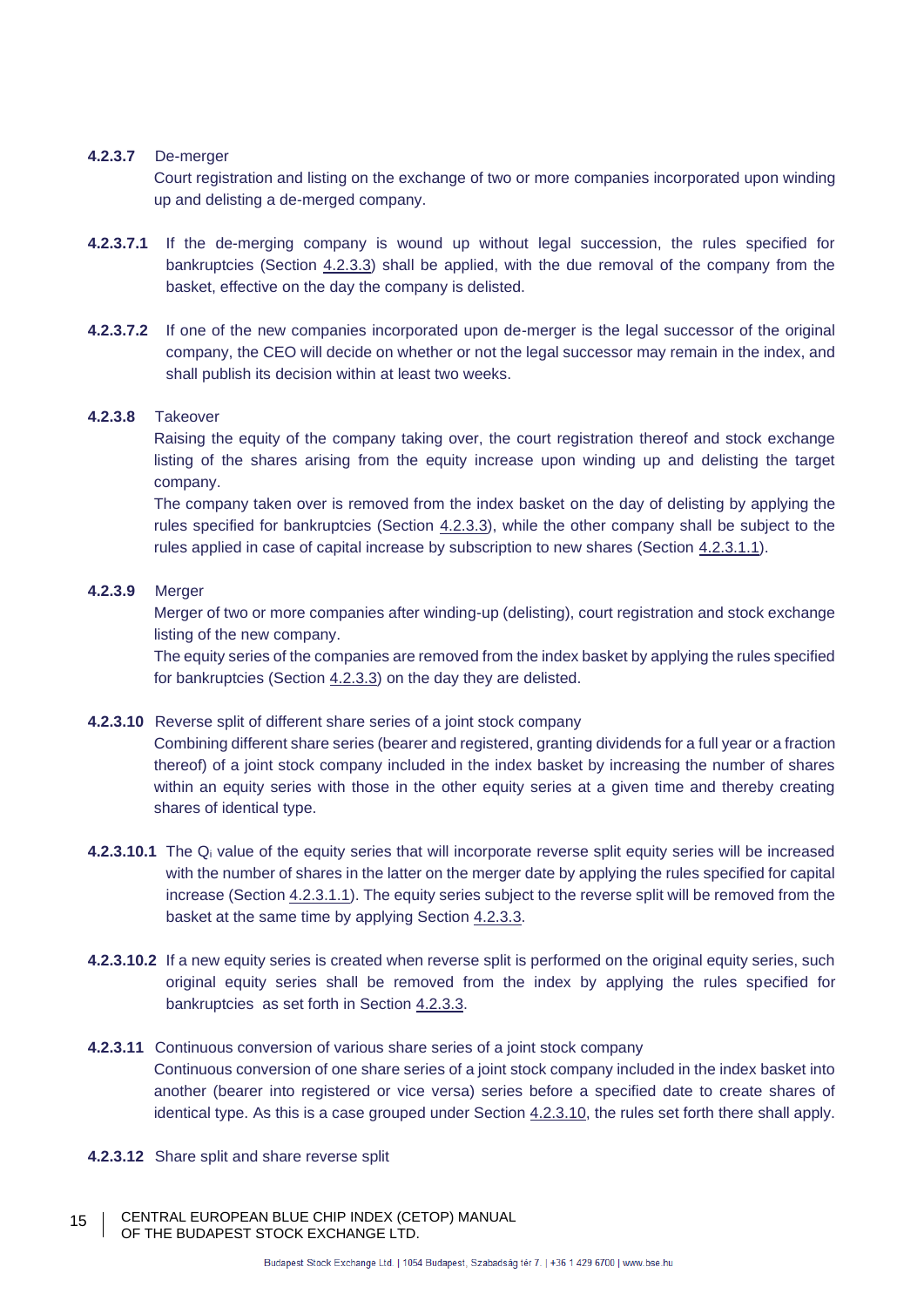In the case of share split an increase in the number and a reduction of the face value, while in the case of share reverse split a decrease in the number and an increase of the face value of shares by exchanging or stamping shares without a corresponding change in equity, and the court registration thereof.

Q<sup>i</sup> shall be amended on the first day of the share split or reverse split. (Modifications: Qi)

#### <span id="page-15-0"></span>**4.2.3.13** Granting subscription rights to shareholders

In the event the right to subscribe to issues is granted to shareholders, the issuing joint stock company confers the right upon its shareholders to subscribe to a specific number of equities, typically at a price below the current market rate.

- **4.2.3.13.1** In the event the right to subscribe is granted to all existing shareholders and such shareholders may subscribe to a vi number of shares at a price of ii for each qi quantity held, and if the closing price on the date when the equities are last traded with the subscription entitlement is pi, then the rules set forth for capital increase via the issue of bonus shares (Section [4.2.3.1.2\)](#page-12-2) shall be used in respect of the quantity of equities of  $(1-i*i*)$  \* vi (rounded to the nearest full number), whilst the quantity of equities of (ii/pi) \* vi (rounded to the nearest full number) shall be subject to the rules of capital increase via subscribing to a new issue at market price (Section [4.2.3.1.1\)](#page-12-1).
- **4.2.3.13.2** If the right to subscribe is not granted to all shareholders, or if pi< ii, the event will not induce an adjustment in the index.

#### <span id="page-15-1"></span>**4.2.3.14** Changes in the free float

If a significant change in an index member joint stock company's free float occurs, the CEO may modify the index basket. In this case the CEO may decide to determine the amount of shares included in the basket for the particular equity series again by using the new free float figure and the parameters that were used at the previous limitation procedure, while leaving the parameters of the other index member equity series unchanged. However, the CEO may also decide to recalculate the amount of shares included in the basket for all index member equity series.

(Modifications: AF, FFi, WFi; or AF, FFi, all WFi-s)

#### **4.2.3.15** Trading halt, suspension

If the shares of an issuer are suspended for a longer period (at least 10 days), the CEO is obliged to investigate the case and, based on the investigation, may decide to exclude the given series of shares from the index. In each case, a decision on the outcome of the investigation shall be published no later than the 8th day following the suspension/trading halt. If the share series remains in the index basket after the 10th day, the public must be informed about the expected time of the next communication and the date(s) of the decision(s) on the further fate of the share series in the index will always be indicated in the next resolution(s) if no event has occurred or news has come to light that requires intervention.

In each case, taking into account their individual characteristics and the opinion of the Index Committee, the CEO also decides on the details of the possible exclusion of the given series of shares from the index basket, such as the date or share price of the removal or the need to re-weight the index basket.

(Modifications: AF, N and i and depending on the decision of the CEO, certain WFi values also)

- **4.2.3.16** In other cases not regulated above, the CEO may decide individually on the modification of the index basket taking into account the opinion of the Index Committee.
- CENTRAL EUROPEAN BLUE CHIP INDEX (CETOP) MANUAL OF THE BUDAPEST STOCK EXCHANGE LTD. 16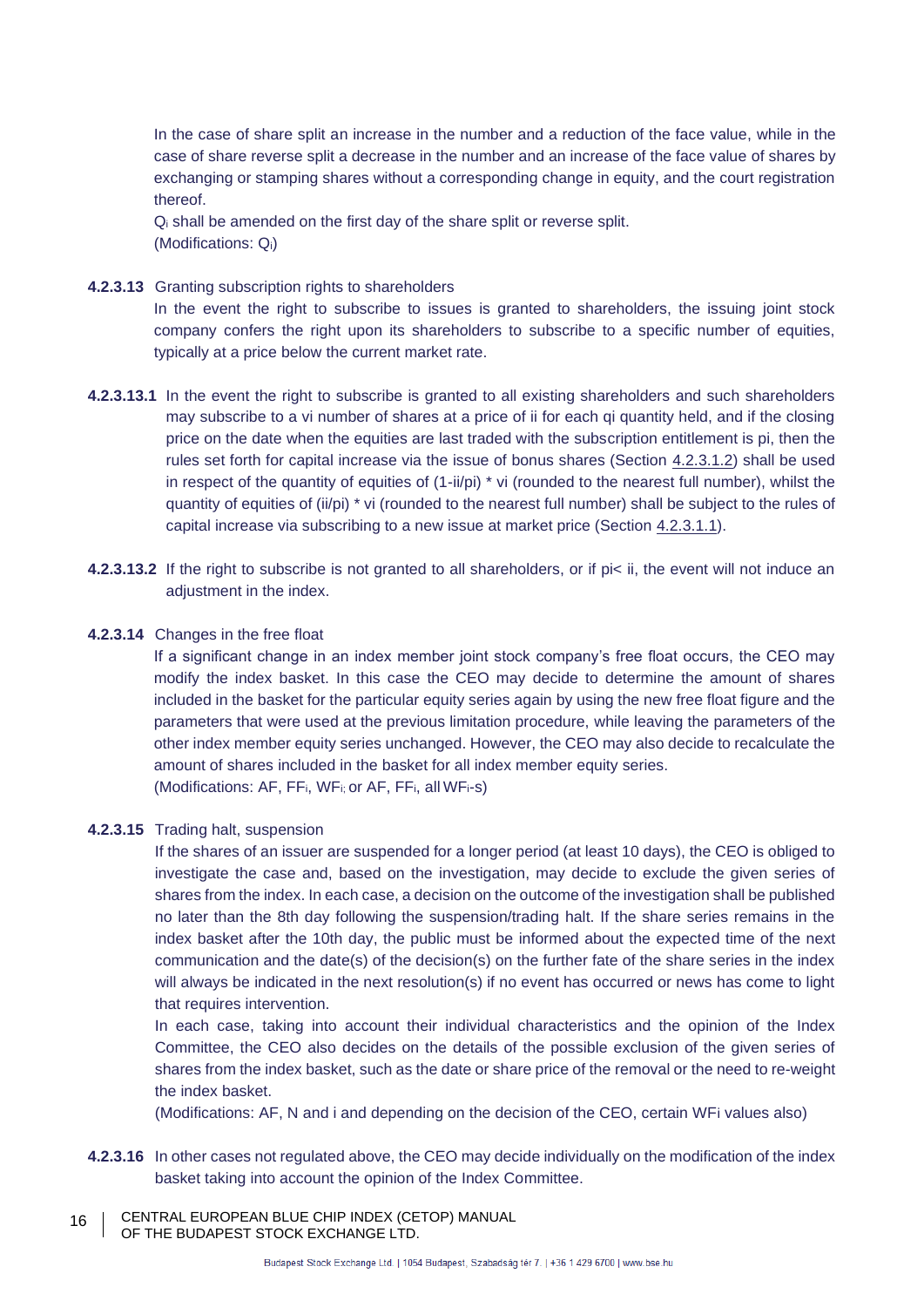- **4.2.4** Application of discretion in the handling of corporate actions
- **4.2.4.1** In course of handling of corporate actions, the Index Committee upon submitting a proposal to the CEO and the CEO upon making his decisions, may exercise discretion regarding determination of variables and of the admission of equity series to the indices as follows:
	- a) Section [4.2.3.1.1](#page-12-1) Capital increase effected by subscription to new shares
	- b) Section [4.2.3.1.3](#page-12-3) Capital increase effected by converting convertible bonds into shares
	- c) Section [4.2.3.2.1](#page-12-0) Capital reduction by withdrawing own shares or by swapping shares
	- d) Section [4.2.3.3](#page-13-1) Bankruptcy or liquidation procedure
	- e) Section [4.2.3.4](#page-13-0) Delisting from BSE and translisting
	- f) Section [4.2.3.5](#page-13-2) Squeeze-out procedure
	- g) Section [4.2.3.6](#page-13-3) Equity series split
	- h) Section [4.2.3.7](#page-14-1) De-merger
	- i) Section [4.2.3.8](#page-14-2) Takeover
	- j) Section  $4.2.3.9$  Merger
	- k) Section [4.2.3.10](#page-14-0) Reverse split of different equity series of a joint stock company
	- l) Section [4.2.3.11](#page-14-4) Continuous conversion of various equity series of a joint stock company
	- m) Section [4.2.3.13](#page-15-0) Granting subscription rights to shareholders
	- n) Section [4.2.3.14](#page-15-1) Changes in free float
	- o) Section 4.2.3.15 Trading halt, suspension
- **4.2.4.2** The main aspect when applying discretion in individual consideration is the extent to which the particular corporate event has an impact on the index basket. If, for example, a share series with significant weight is delisted or translisted (Section 4.2.3.4), it will be necessary to re-weight the entire index basket. However, if the index weight of the share series to be delisted or translisted is not significant, re-weighting is not justified.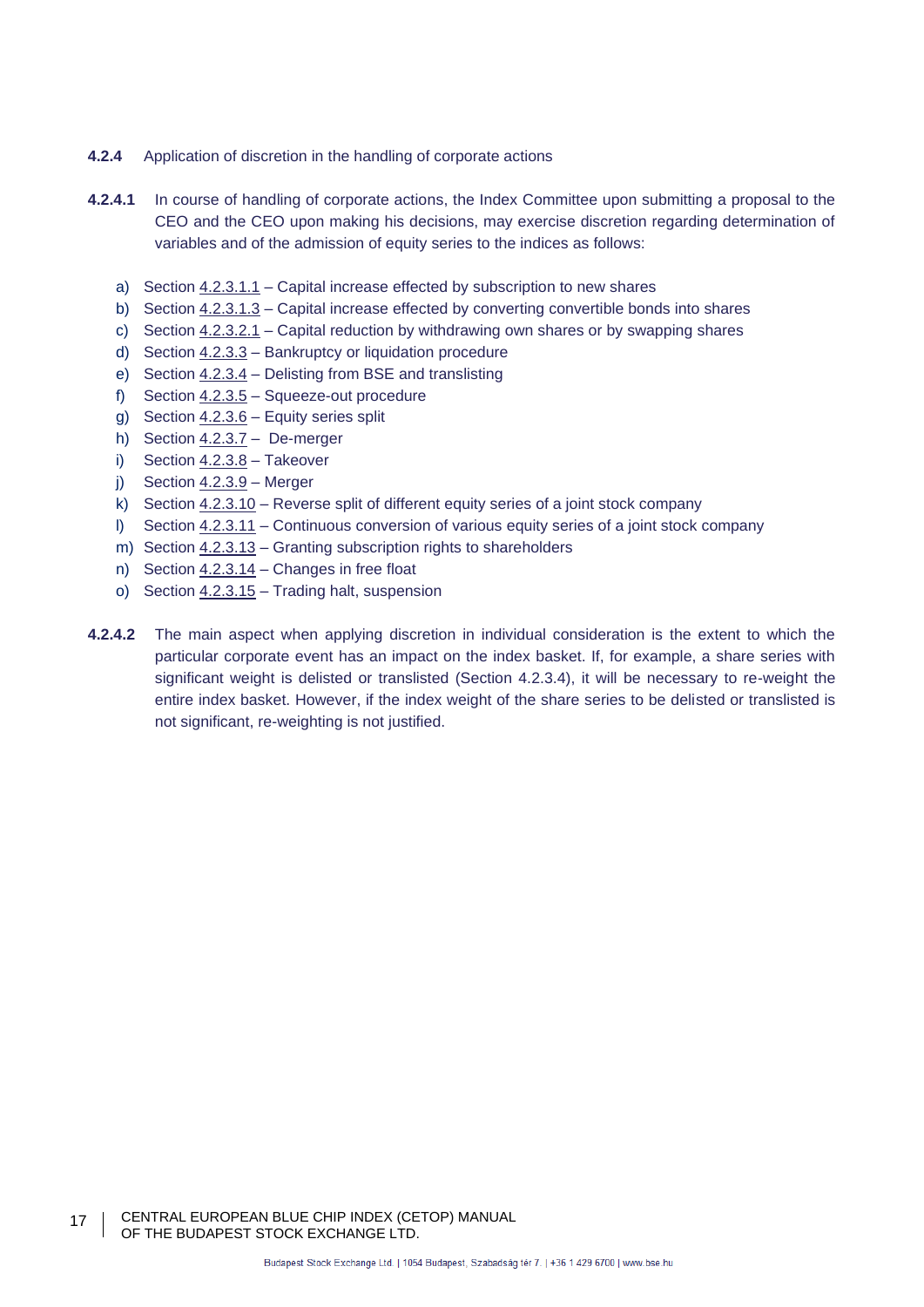# <span id="page-17-0"></span>**5 Legal issues**

# **5.1 Protection of the index**

The Index manual is to be protected by copyright. CETOP is protected by a unique trademark.

# **5.2 Publication**

Index related information (index values, composition of index baskets, calculation parameters, decisions, releases, etc.) are published via the website of the Exchange [\(www.bse.hu\)](http://www.bse.hu/).

# **5.3 Utilization of CETOP**

- **5.3.1** Utilization of CETOP in accordance with the relevant legislation is primarily subject to the laws on copyright and trademark protection.
- **5.3.2** Use of the index by financial services providers within the framework of financial products is subject to the conclusion of a license agreement.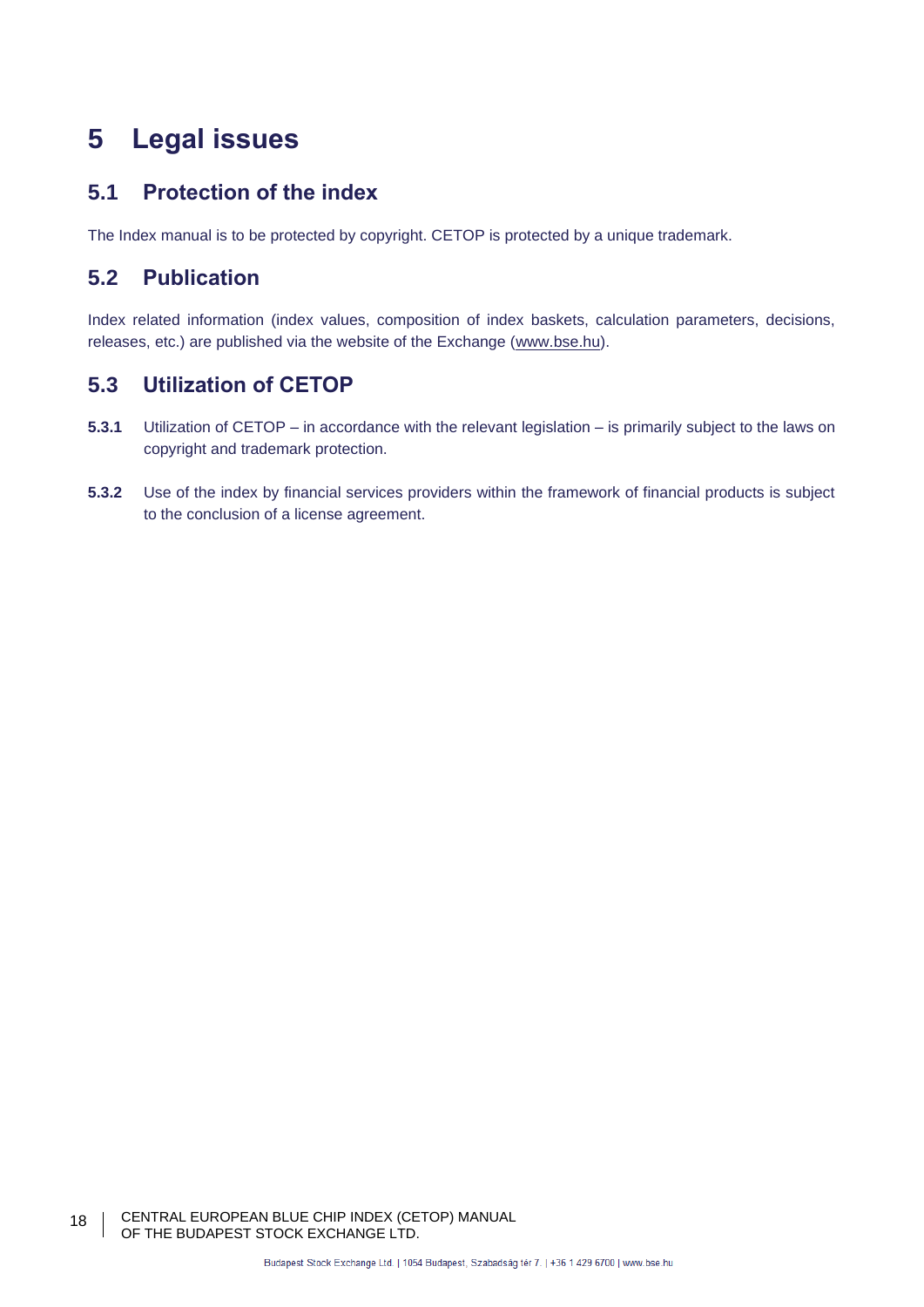# **6 Oversight function regarding the provision of indices**

## **6.1 The person responsible for the oversight function**

- **6.1.1** The internal auditor of BSE shall be responsible for the oversight function regarding every aspect of the provision of indices, including the compliance with the operational rules of the Index Committee, the procedures regarding the provision of the indices and with the conditions set out in this Manual and in the Benchmark Regulation and in its related documents.
- **6.1.2** In the exercise of the oversight function, the internal auditor has the right to access all documents related to the indices.
- **6.1.3** BSE shall provide all the conditions necessary for the oversight function.
- **6.1.4** Where the internal auditor of the BSE is prevented from exercising his functions, the oversight function and all tasks specified in this Manual for the internal auditor shall be performed by the person designated by the CEO of the BSE.

## **6.2 The oversight function**

- **6.2.1** The internal auditor as the oversight function:
	- a) shall subsequently review the decisions of the CEO and shall propose amendments, if these decisions are non-compliant with the regulations of this Manual or of the Benchmark Regulation and its related documents. The CEO shall examine the proposal and decide on the basis of the outcome of the examination;
	- b) shall record in the minutes, if the CEO differs from the above proposal;
	- c) may propose the development of the oversight function to the Board of Directors;
	- d) may initiate an inspection at any time regarding the provision of indices whereby any participant in the provision of indices shall cooperate with the oversight function;
	- e) shall prepare a report on the above-mentioned inspection, and in case of any infringement is found, the oversight function shall promptly notice the Board of Directors and Supervisory Board of BSE about this;
	- f) shall prepare a report for the Supervisory Authority of the infringement, if the above bodies fail to take measures promptly in order to cease the infringement.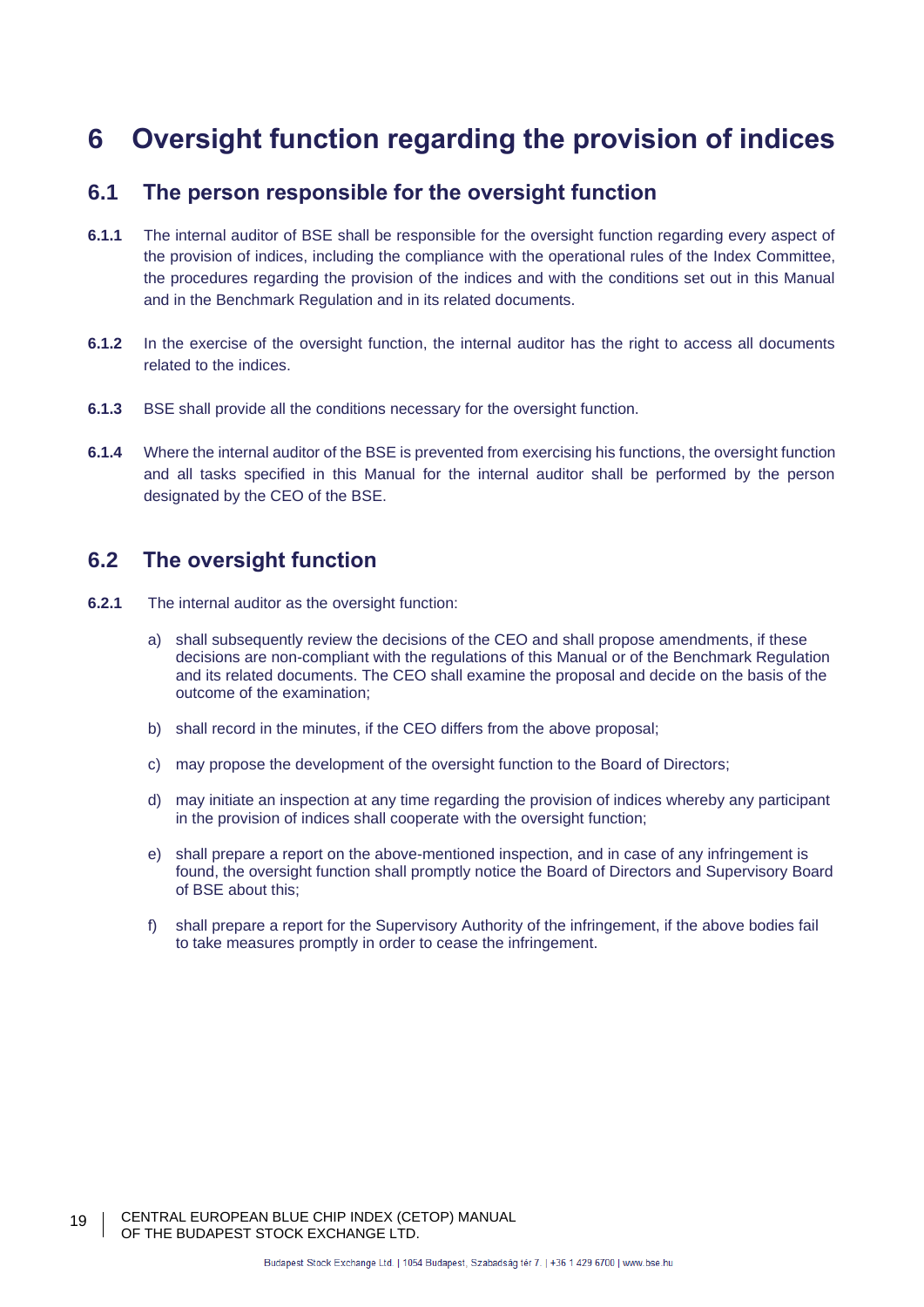# **7 Complaints-handling**

# **7.1 Definition of complaint**

- **7.1.1** A complaint is a specific request filed by the complainant regarding the decisions of provision of indices, in particular whether a specific index determination is representative of market value, a proposed change to the index determination process, an application of the methodology in relation to a specific index determination, and other decisions in relation to the index determination process, in which the complainant complains about the procedure, conduct, activity or omission of BSE and requests clear and specific measure to be taken by BSE.
- **7.1.2** The following requests are not complaints:
	- a) an individual complaint which does not explicitly require BSE to take any measures;
	- b) error reports, if the complainant requests solely the correction of the errors;
	- c) any application, which requests general information, opinion or resolution.

# **7.2 Definition of complainant**

**7.2.1** Complainant may be any natural or legal person.

# **7.3 Handling the complaints**

**7.3.1** BSE may only receive complaints in writing (filed by email, facsimile or letter). If a complainant wishes to file a complaint in oral form (personally at the official seat of BSE or on telephone), the competent employee of BSE shall draw the complainant's attention to file the complaint in writing and inform the complainant that BSE will substantially examine solely those complaints, which were filed in writing.

BSE receives complaints by the following addresses:

email: [info@bse.hu](mailto:info@bse.hu)

telefax: +36 1 429 6800 postal address: 24 P.O. box, Budapest 1364, Hungary

- **7.3.2** The Compliance Officer of BSE shall be responsible for evaluating the complaints.
- **7.3.3** After receiving a complaint, the Compliance Officer shall examine the request whether it qualifies as a complaint. If the request is not considered as a complaint, the provisions of this Chapter are not applicable. If the request qualified as a complaint, the Compliance Officer shall promptly submit it to the CEO's Secretariat and requests a case number.
- **7.3.4** The Compliance Officer shall collect all information necessary to investigate the complaint from his or her office and from any other affected departments.
- **7.3.5** The Compliance Officer shall prepare a draft of the response to the complaint within 15 days of the receipt of the complaint and promptly submit it to the internal auditor of BSE. The response of BSE
- CENTRAL EUROPEAN BLUE CHIP INDEX (CETOP) MANUAL OF THE BUDAPEST STOCK EXCHANGE LTD. 20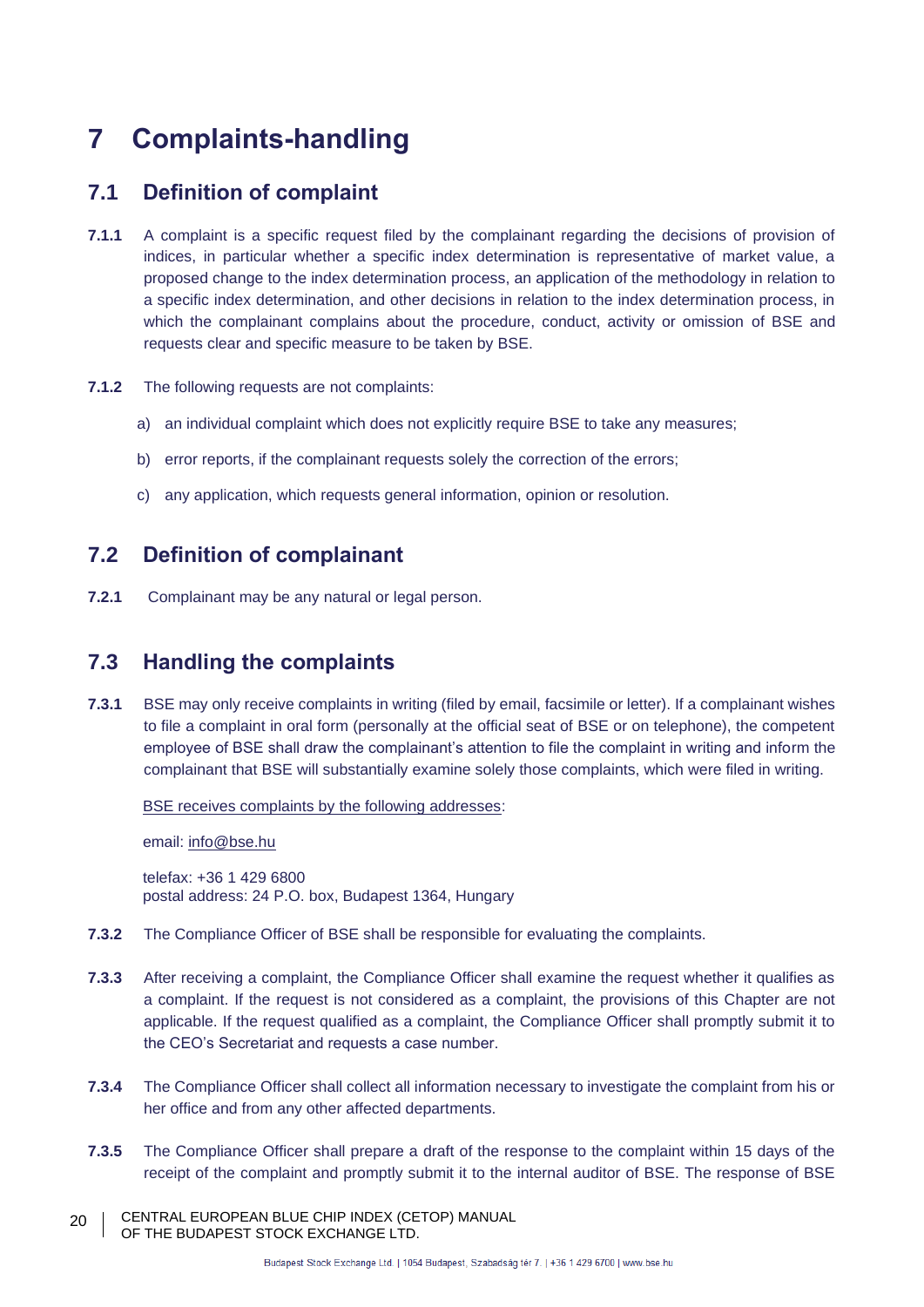regarding the complaint may only be sent to the complainant following the approval of the internal auditor of BSE.

- **7.3.6** The written and reasoned response for the complaint shall be sent to the complainant within 30 days of the receipt of the complaint, for which the Compliance Officer shall be responsible, unless such communication would be contrary to objectives of public policy or to Regulation (EU) No 596/2014.
- **7.3.7** During the complaints-handling, BSE may specifically request the complainant to provide the following information:
	- a) name;
	- b) address, address of official seat, postal address;
	- c) phone number;
	- d) method of the notifications;
	- e) description of and reason for the complaint;
	- f) the complainant's claim;
	- g) copy of any document in the possession of the complainant which justify the complaint;
	- h) in case of an agent acting on behalf of the compliant, appropriate authorization;
	- i) any other information required for the investigation the complaint.

The personal data of the complainant shall be controlled according to the provisions of Act CXII of 2011 on Informational Self-determination and Freedom of Information.

The above data may be requested by the Compliance Officer of the BSE.

**7.3.8** BSE may not charge any additional fees regarding the investigation of a complaint.

# **7.4 Ex-post tasks regarding complaint-handling**

- **7.4.1** BSE keeps records of the received complaints with at least the following content:
	- a) case number;
	- b) name of the complainant;
	- c) description of the complaint and the indication of the fact or event which is the subject matter of the complaint;
	- d) the date of the filing of the complaint, description of the measures taken for resolving the complaint or in case of refusal, its reasons;
	- e) the deadline for the implementation of the measures and the name of the person responsible for implementation,
	- f) the date of the response for the complaint;
	- g) the description of the comments of the complainant regarding the response of BSE and the measures taken regarding these comments.

The written complaint and its annexes, attachments, amendments, modifications received by BSE shall be enclosed to the above records.

- **7.4.2** The Compliance Officer shall send the data required for the records to the CEO's Secretariat.
- **7.4.3** The records shall be kept in electronically by the CEO's Secretariat in the "Record of Complaints" folder.
- **7.4.4** The CEO's Secretariat shall provide the case numbers regarding the complaints.
- CENTRAL EUROPEAN BLUE CHIP INDEX (CETOP) MANUAL OF THE BUDAPEST STOCK EXCHANGE LTD. 21